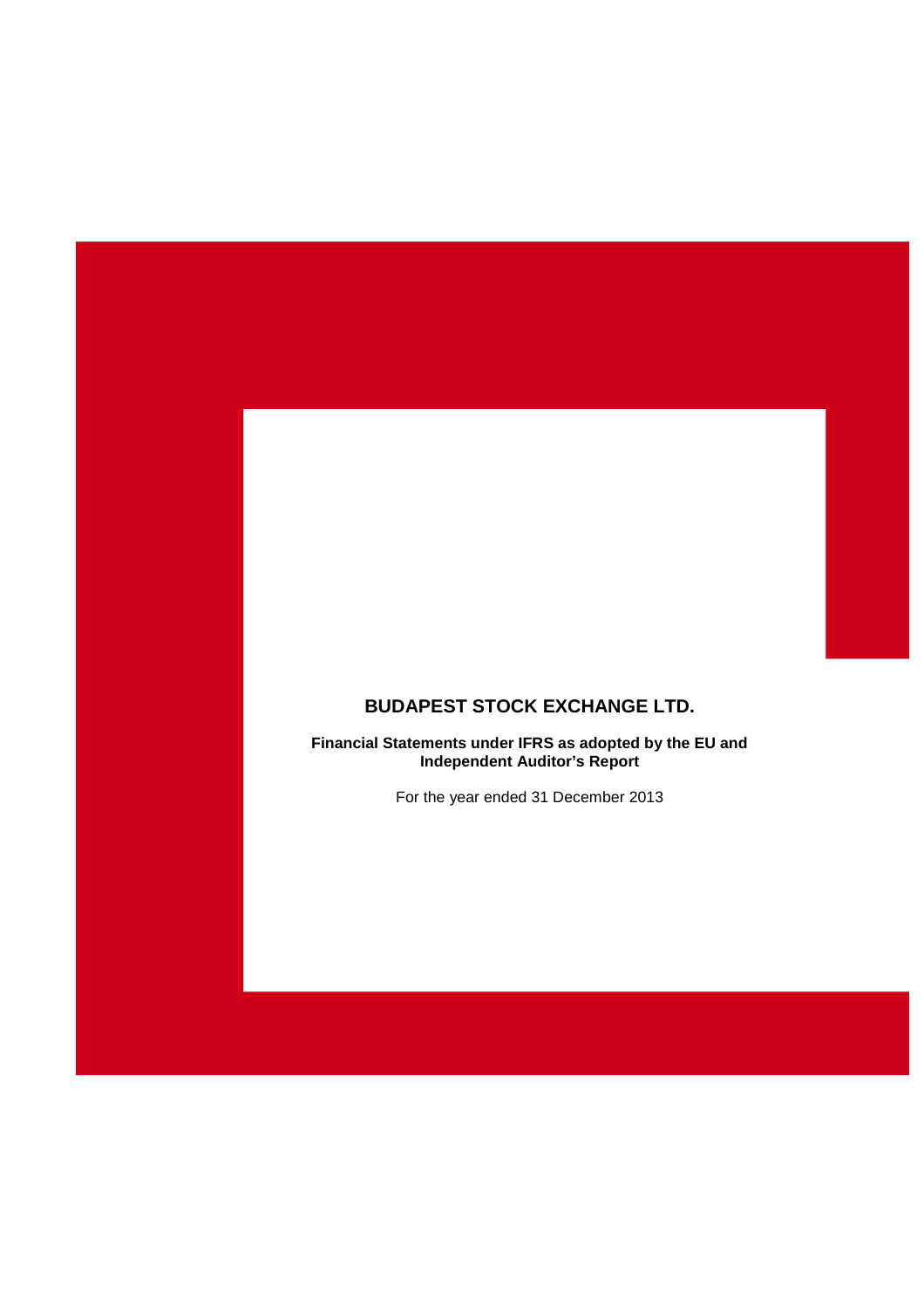# **Table of Contents**

|                                                                                     | Page   |
|-------------------------------------------------------------------------------------|--------|
| Independent Auditor's Report                                                        |        |
| <b>Financial Statements</b>                                                         |        |
| Statement of Financial Position as at 31 December 2013                              | 2      |
| Statement of Profit or Loss for the year ended 31 December 2013                     | 3      |
| Statement of Changes in Shareholders' equity for the year ended 31<br>December 2013 | 4      |
| Statement of Cash Flow for the year ended 31 December 2013                          | 5      |
| Notes to the Financial Statements                                                   | ճ – 24 |

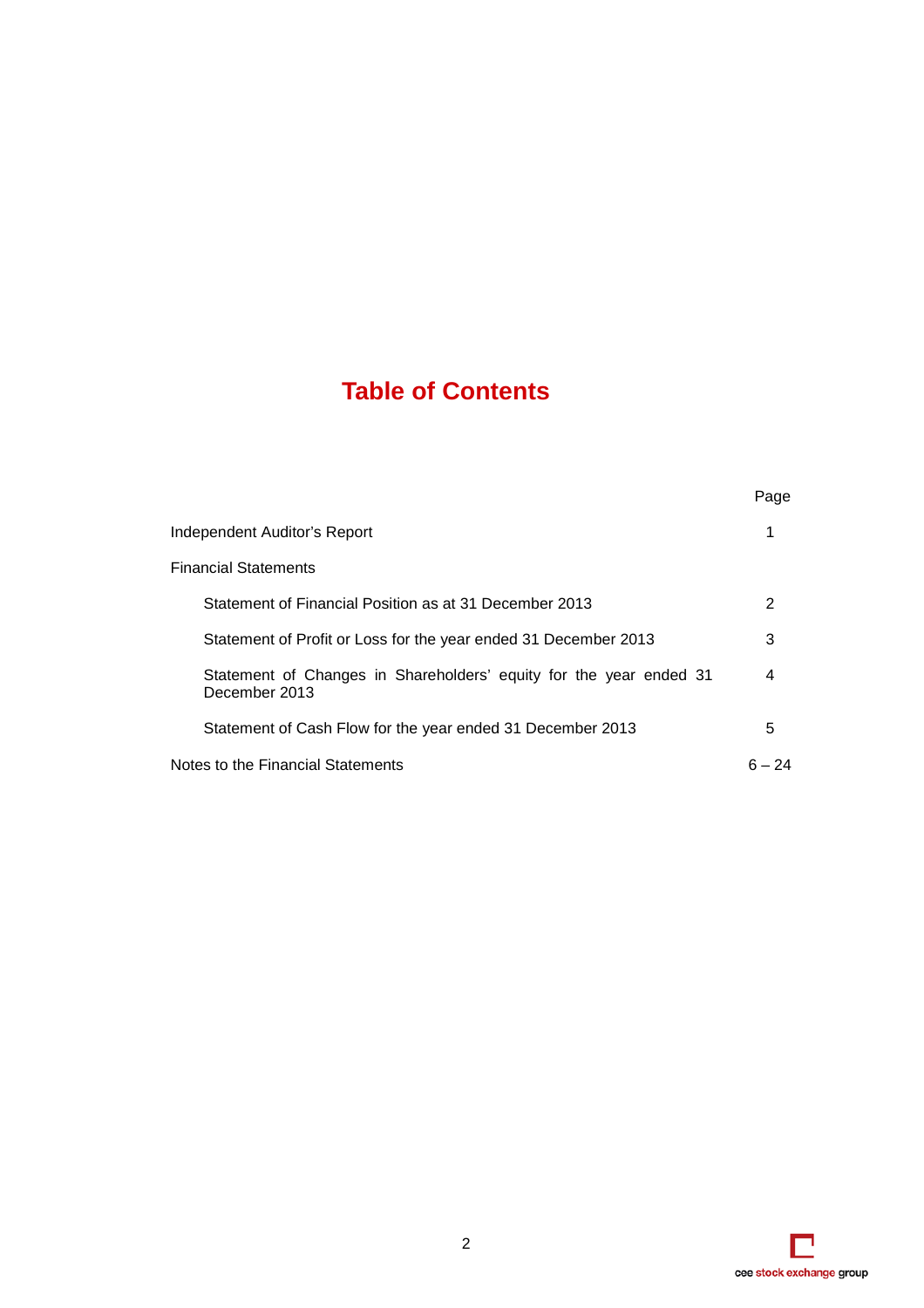

**KPMG Hungária Kft.** Váci út 99 H-1139 Budapest Hungary

Tel.: +36 (1) 887 71 00  $+36(1)8877101$ Fax: E-mail: info@kpmg.hu Internet: kpmg.hu

#### **Independent Auditors' Report**

To the shareholders of Budapest Stock Exchange Ltd.

#### **Report on the Financial Statements**

We have audited the accompanying financial statements of Budapest Stock Exchange Ltd. ("the Company"), which comprise the statement of financial position as at 31 December 2013, the statements of profit or loss and other comprehensive income, changes in equity and cash flows for the year then ended, and notes, comprising a summary of significant accounting policies and other explanatory information.

#### Management's Responsibility for the Financial Statements

Management is responsible for the preparation and fair presentation of these financial statements in accordance with International Financial Reporting Standards as adopted by the EU, and for such internal control as management determines is necessary to enable the preparation of financial statements that are free from material misstatement, whether due to fraud or error.

#### Auditors' Responsibility

Our responsibility is to express an opinion on these financial statements based on our audit. We conducted our audit in accordance with International Standards on Auditing. Those standards require that we comply with ethical requirements and plan and perform the audit to obtain reasonable assurance about whether the financial statements are free from material misstatement.

An audit involves performing procedures to obtain audit evidence about the amounts and disclosures in the financial statements. The procedures selected depend on our judgment, including the assessment of the risks of material misstatement of the financial statements, whether due to fraud or error. In making those risk assessments, we consider internal control relevant to the entity's preparation and fair presentation of the financial statements in order to design audit procedures that are appropriate in the circumstances, but not for the purpose of expressing an opinion on the effectiveness of the entity's internal control. An audit also includes evaluating the appropriateness of accounting policies used and the reasonableness of accounting estimates made by management, as well as evaluating the overall presentation of the financial statements.

We believe that the audit evidence we have obtained is sufficient and appropriate to provide a basis for our audit opinion.

#### Opinion

In our opinion, the financial statements give a true and fair view of the financial position of the Company as at 31 December 2013, and of its financial performance and its cash flows for the year then ended in accordance with International Financial Reporting Standards as adopted by the EU.

Budapest, 7 April 2014 KPMG Hungária Kft.

Gábor Agócs Partner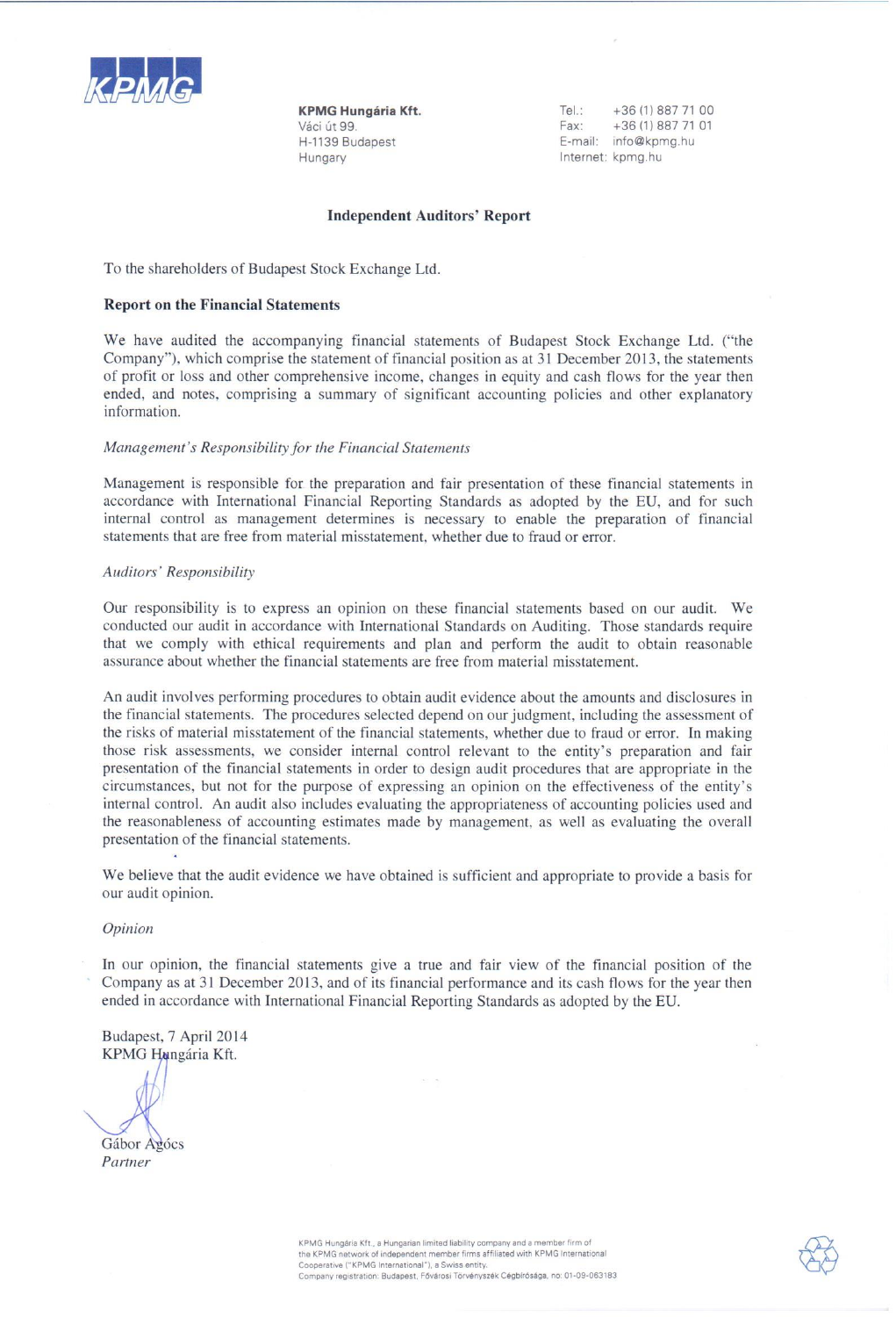

# **Statement of financial position**

|                                                   | <b>Notes</b>    | 2013               | 2012               |
|---------------------------------------------------|-----------------|--------------------|--------------------|
|                                                   |                 | <b>HUF million</b> | <b>HUF million</b> |
|                                                   |                 |                    |                    |
| <b>ASSETS</b>                                     |                 |                    |                    |
|                                                   |                 |                    |                    |
| Property, equipment and intangible assets         | 11              | 212                | 221                |
| Investment in associated company                  | 12a             | 12 1 24            | 11 169             |
| Other investments                                 | 12 <sub>b</sub> | 7                  | 69                 |
| <b>Non-current assets</b>                         |                 | 12 3 4 3           | 11 459             |
|                                                   |                 |                    |                    |
| Trade and other receivables                       | 13              | 596                | 651                |
| Cash at bank and in hand                          | 14              | 667                | 514                |
| <b>Current assets</b>                             |                 | 1 2 6 3            | 1 1 6 5            |
|                                                   |                 |                    |                    |
| <b>TOTAL ASSETS</b>                               |                 | 13 606             | 12 6 24            |
|                                                   |                 |                    |                    |
|                                                   |                 |                    |                    |
| <b>EQUITY AND LIABILITIES</b>                     |                 |                    |                    |
|                                                   |                 |                    |                    |
|                                                   |                 |                    |                    |
| Share capital                                     | 15              | 541                | 541                |
| Reserves                                          | 16              | 2576               | 2576               |
| Retained earnings                                 |                 | 8597               | 7877               |
| <b>Total shareholders' equity</b>                 |                 | 11714              | 10 994             |
|                                                   |                 |                    |                    |
|                                                   |                 |                    |                    |
| Deferred tax liability (Non-current liabilities)  | 10              | 1 3 3 3            | 1 1 6 3            |
| Provisions (Current liabilities)                  |                 | 1                  | 21                 |
| Trade and other creditors (Current liabilities)   | 17              | 558                | 446                |
| <b>Total liabilities</b>                          |                 | 1892               | 1630               |
|                                                   |                 |                    |                    |
| <b>TOTAL SHAREHOLDERS' EQUITY AND LIABILITIES</b> |                 | 13 606             | 12 6 24            |

Budapest, 7 April, 2014



The accompanying notes to the financial statements on pages 6 to 24 form an integral part of these financial statements.

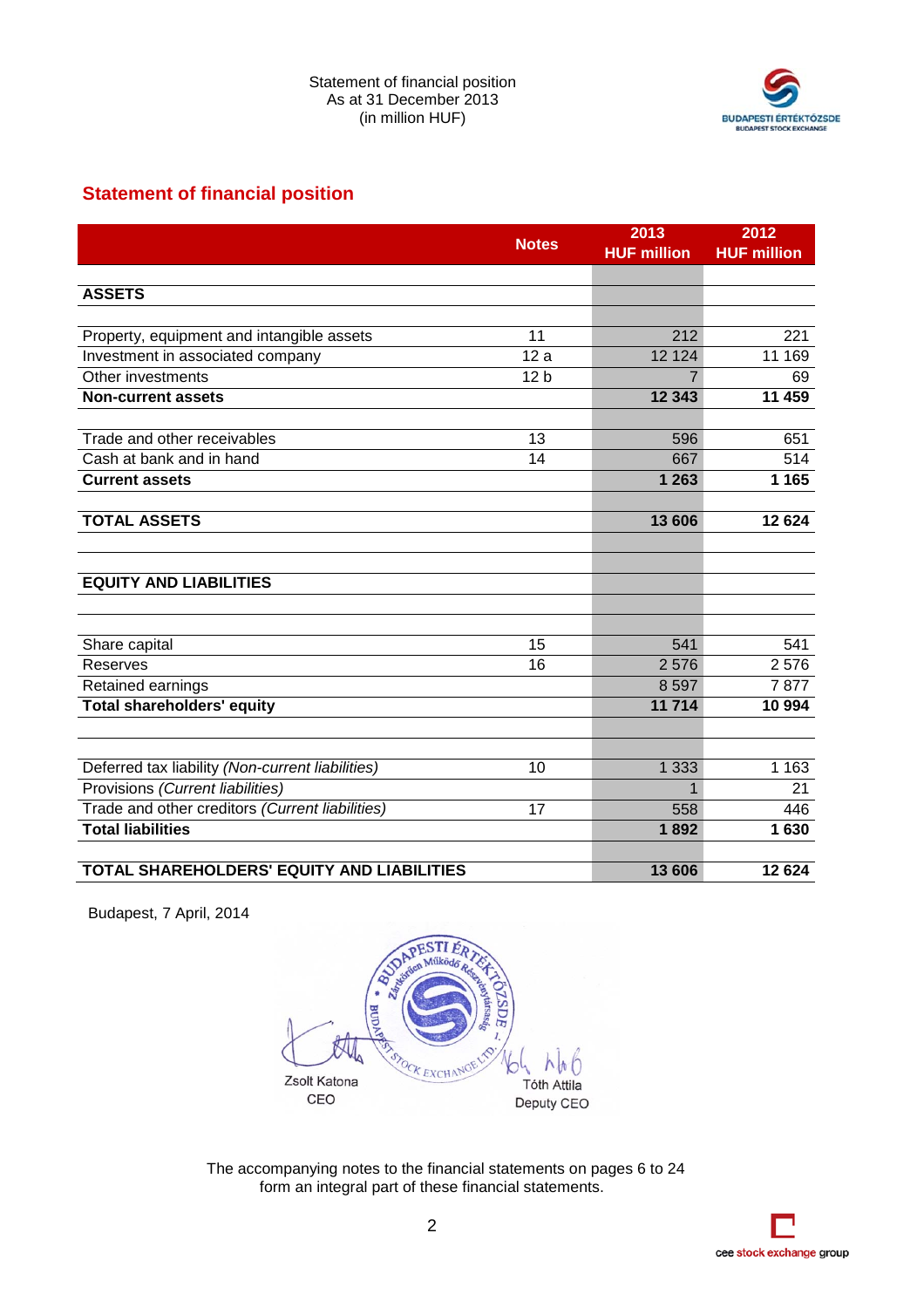

# **Statement of Profit or Loss**

|                                         | <b>Notes</b> | 2013<br><b>HUF million</b> | 2012<br><b>HUF million</b> |
|-----------------------------------------|--------------|----------------------------|----------------------------|
|                                         |              |                            |                            |
| Revenues                                | 6            | 2 2 8 1                    | 2 3 9 7                    |
| Other income                            |              | 71                         | 28                         |
| Operating expenses                      | 7            | $-1744$                    | $-1782$                    |
|                                         |              |                            |                            |
| Financial income                        | 9            | 34                         | 44                         |
| Financial expense                       |              | $-79$                      | $-46$                      |
|                                         |              |                            |                            |
| Share of profit from associate          | 12a          | 955                        | 1765                       |
|                                         |              |                            |                            |
| Net profit before taxation              |              | 1518                       | 2 4 0 6                    |
|                                         |              |                            |                            |
| Taxation                                | 10           | $-230$                     | $-398$                     |
|                                         |              |                            |                            |
| Net profit for the year                 |              | 1 2 8 8                    | 2 0 0 8                    |
|                                         |              |                            |                            |
| Total comprehensive income for the year |              | 1 2 8 8                    | 2 0 0 8                    |

Budapest, 7 April, 2014



The accompanying notes to the financial statements on pages 6 to 24 form an integral part of these financial statements.

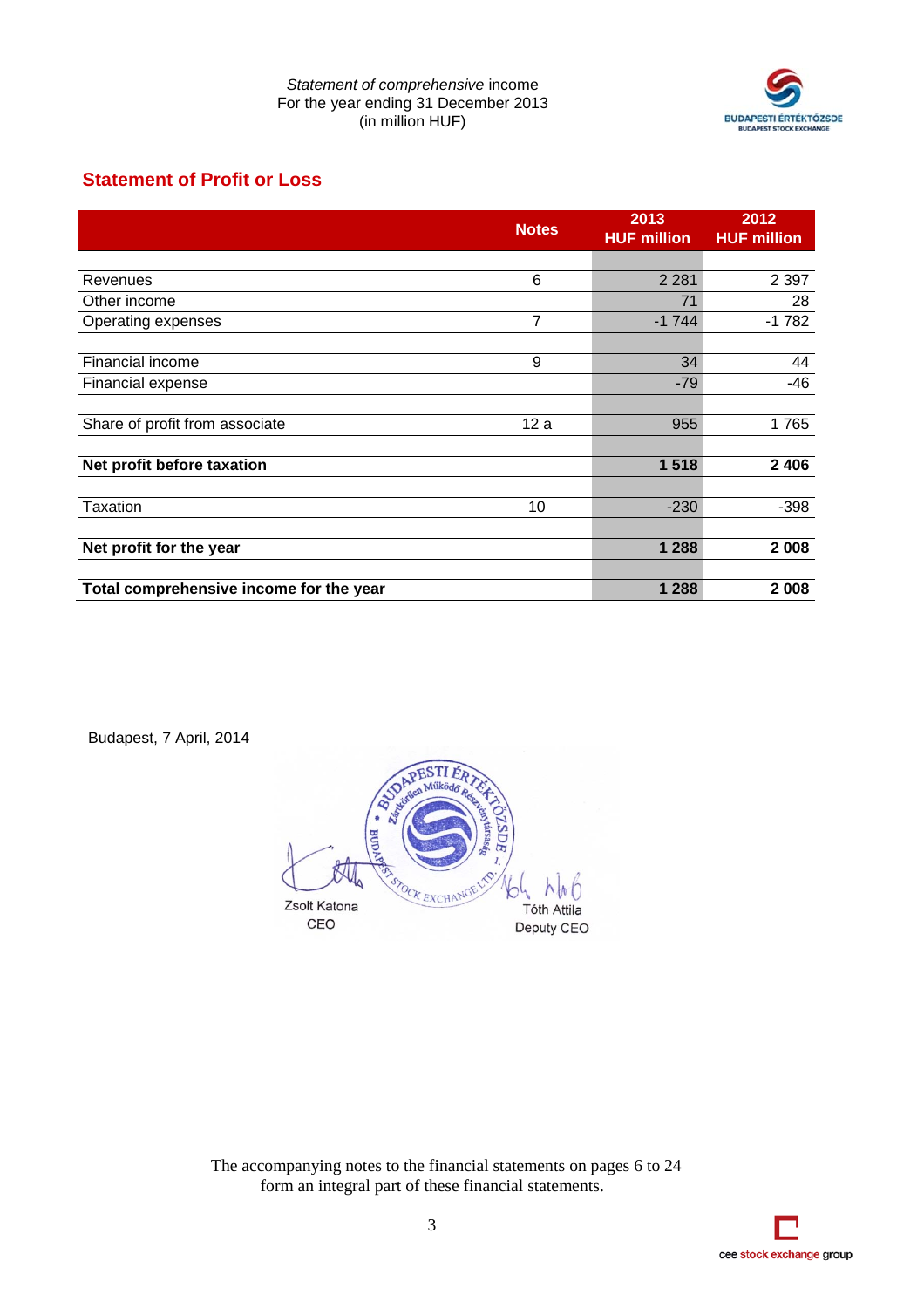#### Statement of changes in Shareholders' equity For the year ending 31 December 2013 (in million HUF)



# **Statement of changes in equity**

|                                                   | <b>Share capital</b> | <b>Capital</b><br>reserve | <b>Retained</b><br>earnings | <b>Total</b><br>shareholder's<br>equity |
|---------------------------------------------------|----------------------|---------------------------|-----------------------------|-----------------------------------------|
| <b>Financial Year Ended 31 December 2012</b>      |                      |                           |                             |                                         |
| <b>Balance at 1 January 2012</b>                  | 541                  | 2576                      | 6979                        | 10 096                                  |
|                                                   |                      |                           |                             |                                         |
| Dividend paid from profit 2011                    |                      |                           | $-1110$                     | $-1110$                                 |
| Subtotal: Capital transactions with shareholders  | 0                    | 0                         | $-1110$                     | $-1110$                                 |
| Profit for financial year 2012                    | 0                    | 0                         | 2 0 0 8                     | 2 0 0 8                                 |
| Subtotal: Total comprehensive income for the year | $\Omega$             | 0                         | 2 008                       | 2 008                                   |
| <b>Balance at 31 December 2012</b>                | 541                  | 2576                      | 7877                        | 10 994                                  |
| <b>Financial Year Ended 31 December 2013</b>      |                      |                           |                             |                                         |
| <b>Balance at 1 January 2013</b>                  | 541                  | 2576                      | 7877                        | 10 994                                  |
| Dividend paid from profit 2012                    |                      |                           | $-568$                      | $-568$                                  |
| Subtotal: Capital transactions with shareholders  | 0                    | 0                         | $-568$                      | $-568$                                  |
| Profit for financial year 2013                    |                      |                           | 1 2 8 8                     | 1 2 8 8                                 |
| Subtotal: Total comprehensive income for the year | 0                    | 0                         | 1 2 8 8                     | 1288                                    |
| <b>Balance at 31 December 2013</b>                | 541                  | 2576                      | 8597                        | 11714                                   |

The accompanying notes to the financial statements on pages 6 to 24 form an integral part of these financial statements.

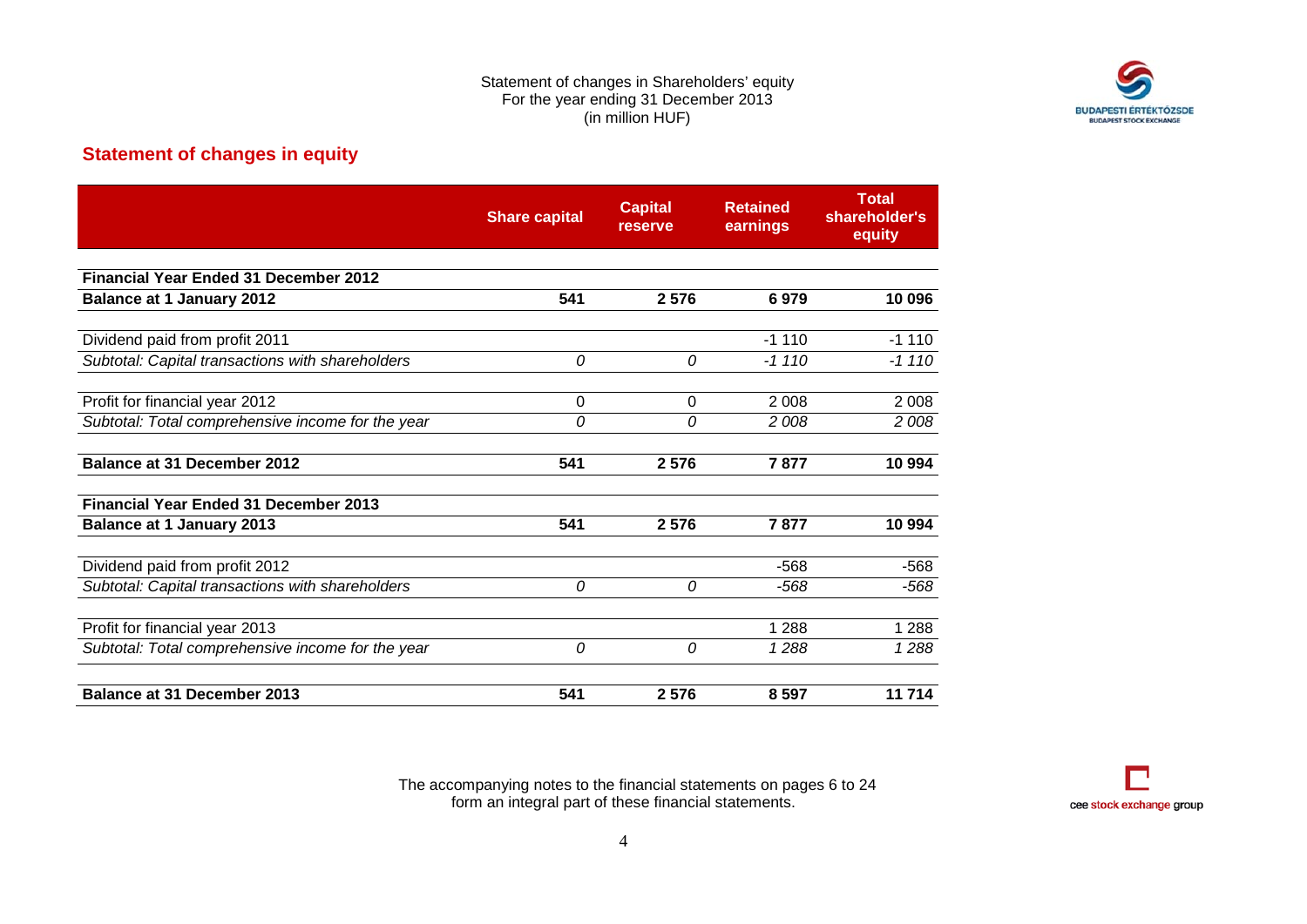#### Statement of Cash Flows For the year ended 31 December 2013 (in million HUF)



# **Statement of Cash Flows**

|                                                         | <b>Notes</b>   |                    | 2013               | 2012 |
|---------------------------------------------------------|----------------|--------------------|--------------------|------|
|                                                         |                | <b>HUF million</b> | <b>HUF million</b> |      |
| Cash flows from operating activities                    |                |                    |                    |      |
| Net profit for the year                                 |                | 1 2 8 8            | 2 0 0 8            |      |
| Depreciation and amortisation                           | $\overline{7}$ | 50                 | 51                 |      |
| Share of associated companies profit before taxation    |                | $-955$             | $-1765$            |      |
| Other shares                                            |                | 63                 | 0                  |      |
| Interest income                                         | 9              | $-18$              | $-32$              |      |
| Income tax expense                                      | 10             | 230                | 398                |      |
| Change in operating assets and liabilities              |                |                    |                    |      |
| Net (increase)/decrease in trade and other receivables  | 13             | 33                 | $-21$              |      |
| Net increase/(decrease) in trade and other creditors    | 17             | 112                | 25                 |      |
| Income tax paid                                         |                | $-60$              | $-63$              |      |
| <b>Net Cash from Operating Activities</b>               |                | 743                | 601                |      |
| Cash flows from investing activities                    |                |                    |                    |      |
| Interest received                                       | 9              | 18                 | 32                 |      |
| Purchase of intangibles, property, plant and equipment  | 11             | $-47$              | $-53$              |      |
| Proceeds from the sale of property, plant and equipment | 11             | 56                 | 13                 |      |
| Sale of intangible, property, plant and equipments      | 11             | $-49$              | $-12$              |      |
| Net cash flow from investing activities                 |                | $-22$              | $-20$              |      |
| <b>Cash flows from financing activities</b>             |                |                    |                    |      |
| Dividends paid                                          |                | $-568$             | $-1110$            |      |
| Long term loan                                          |                |                    |                    |      |
| Net cash flow from financing activities                 |                | $-568$             | $-1110$            |      |
| Net increase / (decrease) in cash and cash equivalents  |                | 153                | $-529$             |      |
| Cash and Cash Equivalents at Beginning of Year          | 14             | 514                | 1 0 4 3            |      |
| Cash and Cash Equivalents at End of Year                | 14             | 667                | $\overline{514}$   |      |

The accounting policies and explanatory notes on pages 6 to 24 form an integral part of the financial statements.

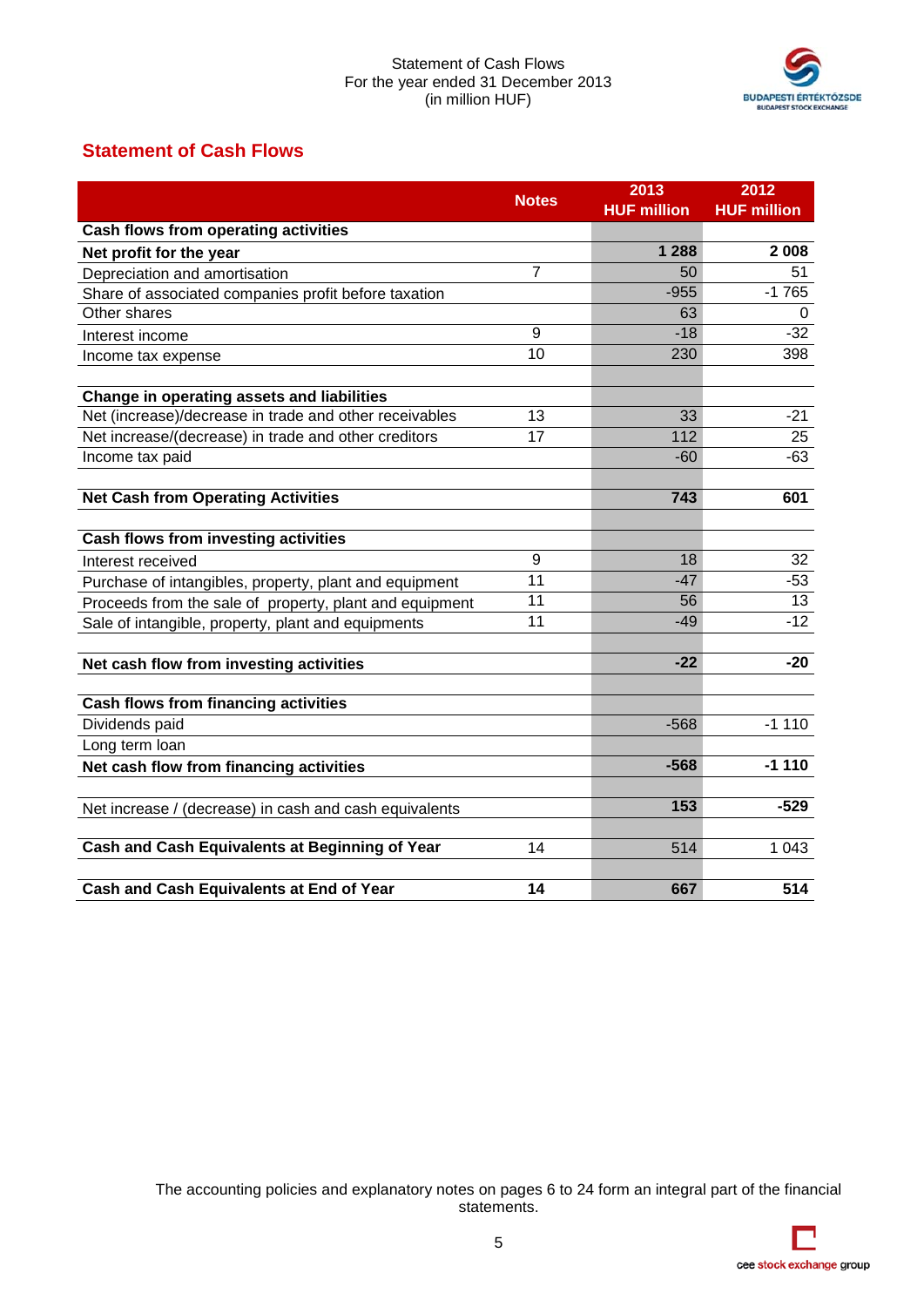

### **1. REPORTING ENTITY**

Budapest Stock Exchange Ltd. (the "Company") was founded on 21 June 1990. The four main activities of the Company are listing services, trading services, dissemination of market information and product development. The Company is operating under the relevant Capital Market Act. The Company's registered office is located at Andrássy street 93, Budapest, Hungary. The ownership structure of the Company is presented in Note 15.

The Company's controlling shareholder is CEESEG Aktiengesellschaft (address: 1010. Wien WallnerStrasse 8. Österreich Vienna) from January 2010. The Company's financial statements are consolidated to the group financial statements of CEESEG AG.

### **2. BASIS OF PREPARATION**

#### **a) Statement of compliance**

These individual financial statements have been prepared in accordance with International Financial Reporting Standards ("IFRS") issued by the International Accounting Standards Board ("IASB"), as adopted by the EU and interpretations issued by the International Financial Reporting Interpretations Committee ("IFRIC"), as adopted by EU. These individual financial statements have been prepared for information purposes and are not intended to be filed with local Authorities.

These individual financial statements - on the basis of the authorization of the Board of Directors - were approved by the Chief Executive Officer on 7 April 2014.

#### **b) Basis of measurement**

The individual financial statements have been prepared on the historical cost basis except for the following:

- derivative financial instruments are measured at fair value
- financial instruments at fair value through profit or loss are measured at fair value
- available-for-sale financial assets are measured at fair value

The methods used to measure fair values are discussed further in note 5.

#### **c) Functional and presentation currency**

These individual financial statements are presented in Hungarian Forint ("HUF"), which is the Company's functional currency. All financial information presented in HUF has been rounded to the nearest million ("MHUF").

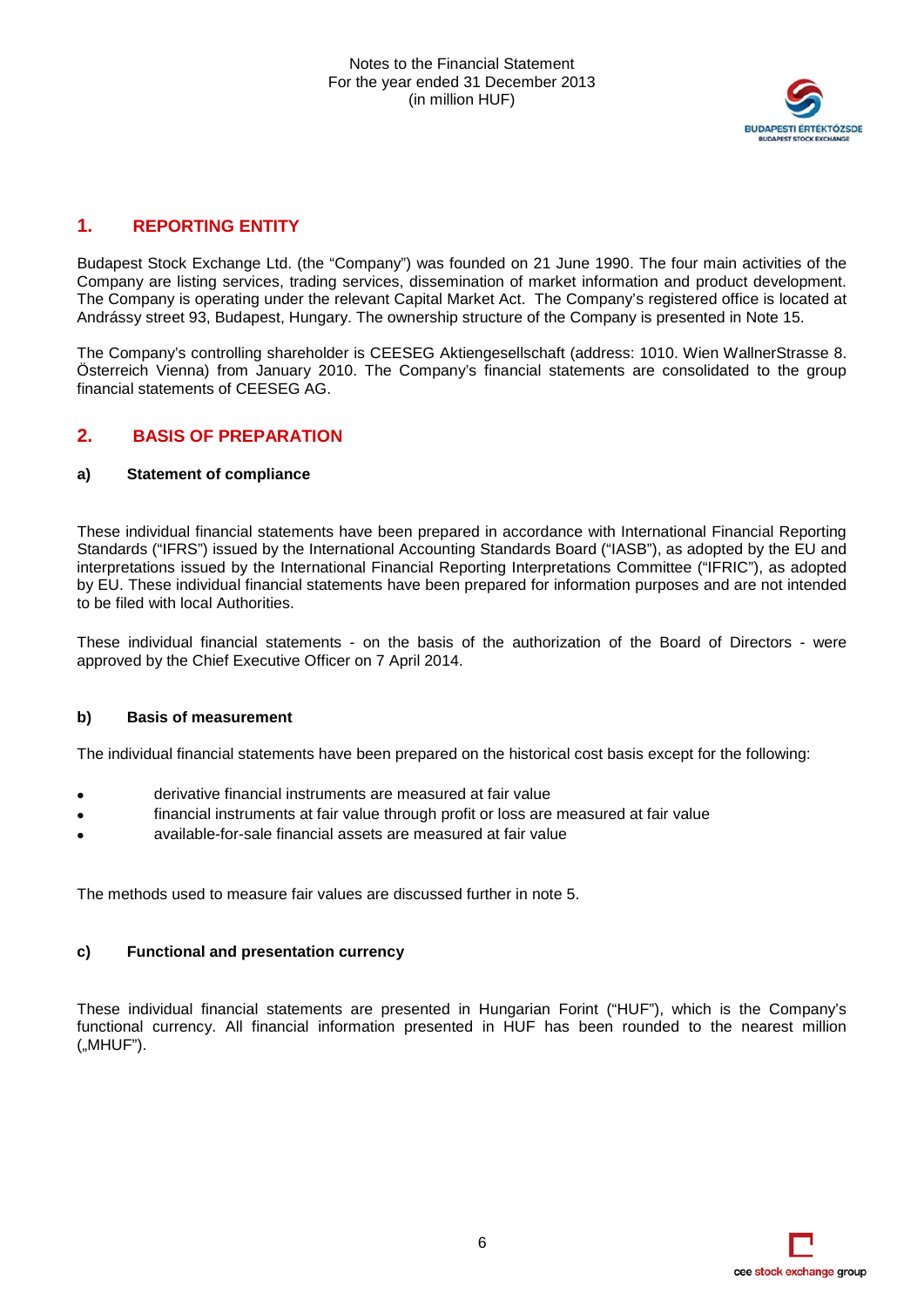

## **3. SUMMARY OF SIGNIFICANT ACCOUNTING POLICIES**

#### **a) Use of estimates and judgements**

The preparation of financial statements in conformity with IFRSs, as adopted by the EU requires management to make judgements, estimates and assumptions that affect the application of accounting policies and the reported amounts of assets, liabilities, income and expenses. Actual results may differ from these estimates.

Estimates and underlying assumptions are reviewed on an ongoing basis. Revisions to accounting estimates are recognized in the period in which the estimates are revised and in any future periods affected.

#### **b) Basis of preparation**

Associates are those entities in which the Company has significant influence, but no control, over the financial and operating policies. Significant influence is presumed to exist when the Company holds between 20 and 50 percent of the voting power of another entity. Associate entities are accounted for using the equity method and are initially recognised at cost.

The Company's associate companies, Central Depository and Clearing House (Budapest) Ltd ("KELER") and KELER CCP Ltd. ("KELER CCP") are included in these financial statements using the equity method, whereby the investment was initially recorded at cost and adjusted thereafter for the post acquisition change in the Company's share of net assets. The income statement reflects the Company's share of the results of operations of the investee.

#### **c) Foreign currency transactions**

Transactions in foreign currencies are translated to the respective functional currencies of the Company at exchange rates at the dates of the transactions. Monetary assets and liabilities denominated in foreign currencies at the reporting date are retranslated to the functional currency at the exchange rate at that date. The foreign currency gain or loss on monetary items is the difference between amortised cost in the functional currency at the beginning of the period, adjusted for effective interest and payments during the period, and the amortised cost in foreign currency translated at the exchange rate at the end of the period. Non-monetary assets and liabilities denominated in foreign currencies that are measured at fair value are retranslated to the functional currency at the exchange rate at the date that the fair value was determined. Foreign currency differences arising on retranslation are recognised in profit or loss, except for differences arising on the retranslation of available-for-sale equity instruments, a financial liability designated as a hedge of the net investment in a foreign operation, or qualifying cash flow hedges, which are recognised directly in equity.

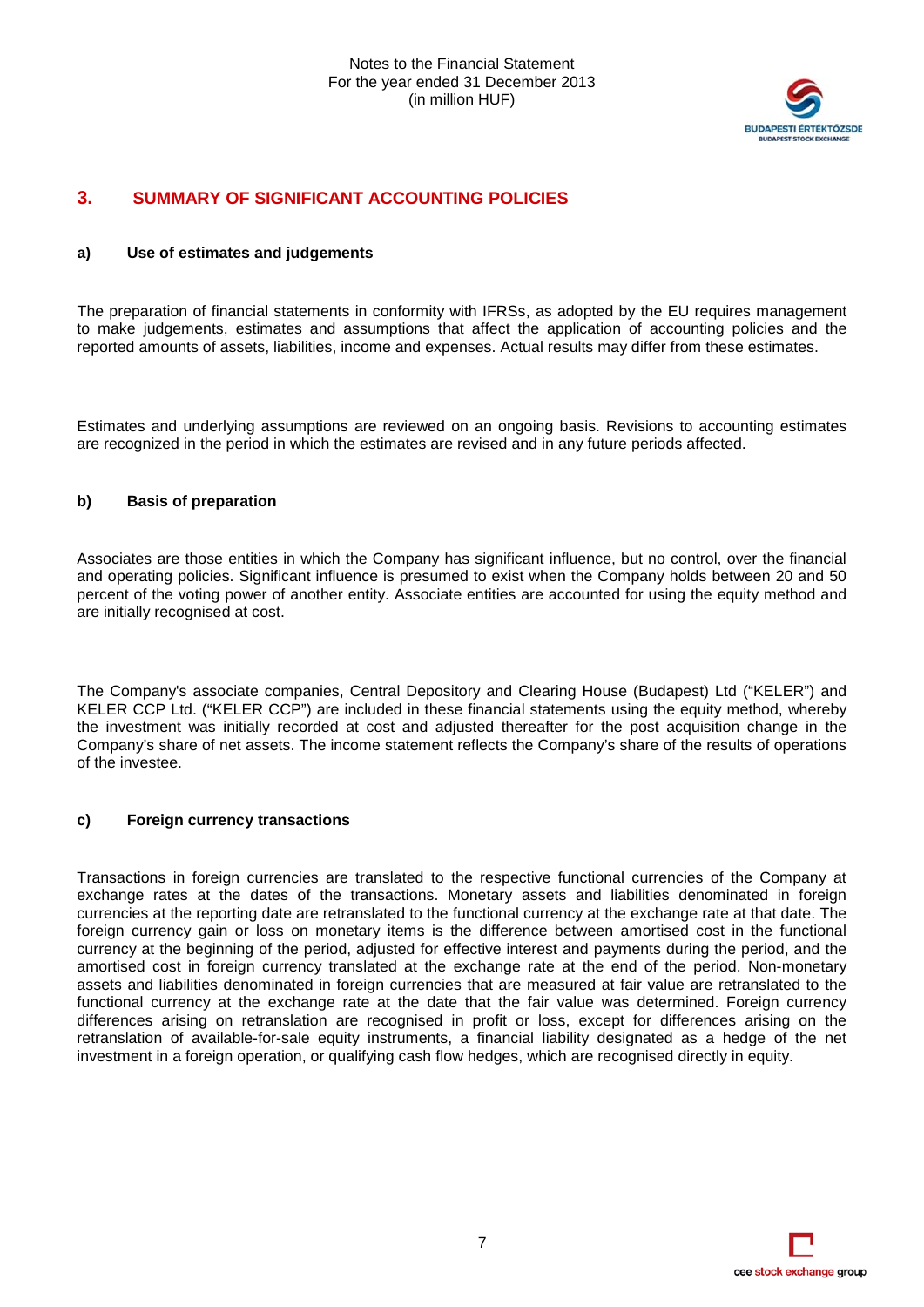

#### **d) Financial instruments**

#### **I. Non-derivative financial instruments**

Non-derivative financial instruments comprise investments in equity and debt securities, trade and other receivables, cash and cash equivalents, and trade and other payables.

Non-derivative financial instruments are recognised initially at fair value plus, for instruments not at fair value through profit or loss, any directly attributable transaction costs. Subsequent to initial recognition non-derivative financial instruments are measured as described below.

Cash and cash equivalents comprise cash balances and call deposits. Bank overdrafts that are repayable on demand and form an integral part of the Company's cash management are included as a component of cash and cash equivalents for the purpose of the statement of cash flows.

#### *Held-to-maturity investments*

If the Company has the positive intent and ability to hold debt securities to maturity, then they are classified as held-to-maturity. Held-to-maturity investments are measured at amortised cost using the effective interest method, less any impairment losses.

#### *Available-for-sale financial assets*

The Company's investments in equity securities and certain debt securities are classified as available-for-sale financial assets. Subsequent to initial recognition, they are measured at fair value and changes therein, other than impairment losses, and foreign exchange gains and losses on available-for-sale monetary items are recognised directly in equity. When an investment is derecognised, the cumulative gain or loss in equity is transferred to profit or loss.

*Financial assets at fair value through profit or loss*

An instrument is classified at fair value through profit or loss if it is held for trading or is designated as such upon initial recognition. Financial instruments are designated at fair value through profit or loss if the Company manages such investments and makes purchase and sale decisions based on their fair value in accordance with the Company's documented risk management or investment strategy. Upon initial recognition attributable transaction costs are recognised in profit or loss when incurred. Financial instruments at fair value through profit or loss are measured at fair value, and changes therein are recognised in profit or loss.

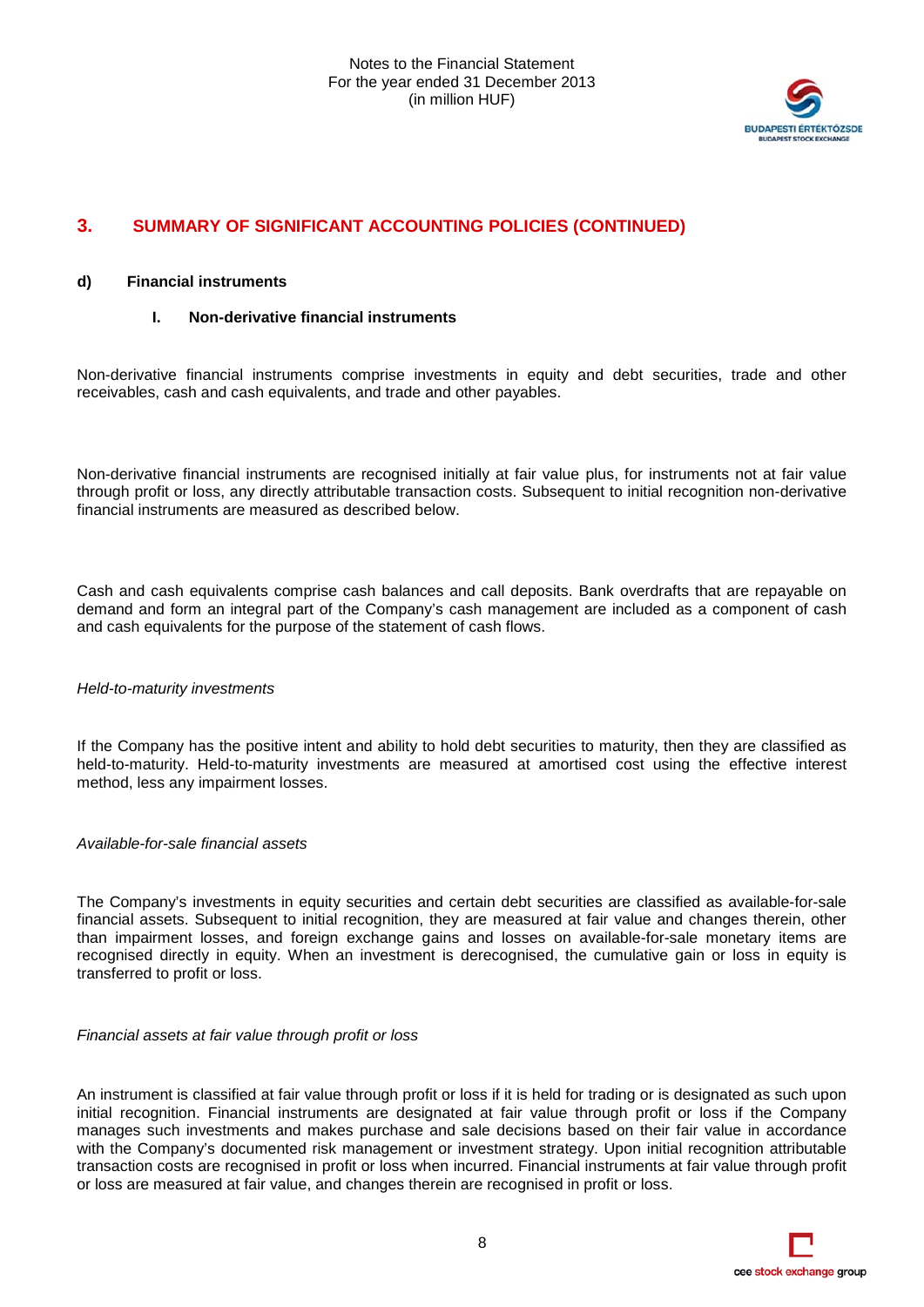

*Other*

Other non-derivative financial instruments are measured at amortised cost using the effective interest method, less any impairment losses.

#### **II. Derivative financial instruments**

The Company does not hold any derivative financial instruments.

#### **e) Property, plant and equipment**

Items of property, plant and equipment are measured at cost less accumulated depreciation and impairment losses. Cost includes expenditures that are directly attributable to the acquisition of the asset. The cost of selfconstructed assets includes the cost of materials and direct labour, any other costs directly attributable to bringing the asset to a working condition for its intended use, and the costs of dismantling and removing the items and restoring the site on which they are located. Purchased software that is integral to the functionality of the related equipment is capitalised as part of that equipment.

When parts of an item of property, plant and equipment have different useful lives, they are accounted for as separate items (major components) of property, plant and equipment. The annual rates used for this purpose, which are consistent with those of the prior years, are:

| Leasehold premises and related expenditure     | 6%          |
|------------------------------------------------|-------------|
| General electrical equipment                   | 14.5% - 20% |
| Computer systems                               | 33%         |
| Office furniture, fittings and other equipment | 14.5% - 20% |
| Motor vehicles                                 | 20%         |

Depreciation is recognised in profit or loss on a straight-line basis over the estimated useful lives of each part of an item of property, plant and equipment. Residual values are considered to be nil. Depreciation is not charged on tangible fixed assets which have not yet been brought into use and on land. Depreciation methods, useful lives and residual values are reassessed at the reporting date. Gains and losses on disposal of property, plant and equipment are determined by reference to their carrying amount and are taken into account in determining other income.

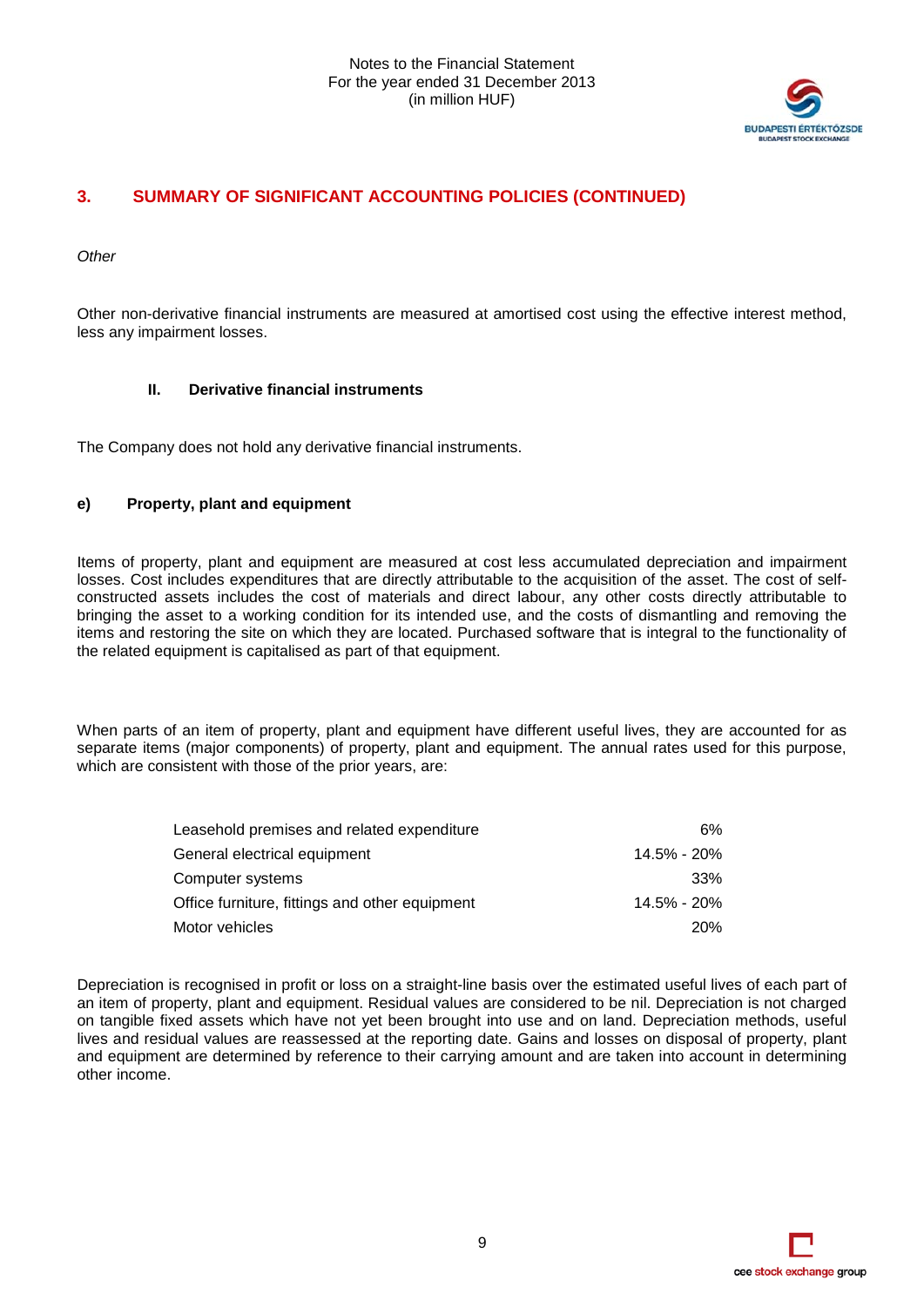

#### **f) Intangible assets**

Software costs for the development and implementation of systems which enhance the services provided by the Company are capitalised and amortised straight line over their estimated useful lives, which is an average of three years.

#### **g) Impairment**

#### **I. Financial assets**

A financial asset is assessed at each reporting date to determine whether there is any objective evidence that it is impaired. A financial asset is considered to be impaired if objective evidence indicates that one or more events have had a negative effect on the estimated future cash flows of that asset.

An impairment loss in respect of a financial asset measured at amortised cost is calculated as the difference between its carrying amount, and the present value of the estimated future cash flows discounted at the original effective interest rate. An impairment loss in respect of an available-for-sale financial asset is calculated by reference to its fair value.

All impairment losses are recognised in profit or loss. Any cumulative loss in respect of an available-for-sale financial asset recognised previously in equity is transferred to profit or loss, as other expense.

An impairment loss is reversed if the reversal can be related objectively to an event occurring after the impairment loss was recognised. For financial assets measured at amortised cost and available-for-sale financial assets that are debt securities, the reversal is recognised in profit or loss, as other operating income. For available-for-sale financial assets that are equity securities, the reversal is recognised directly in equity.

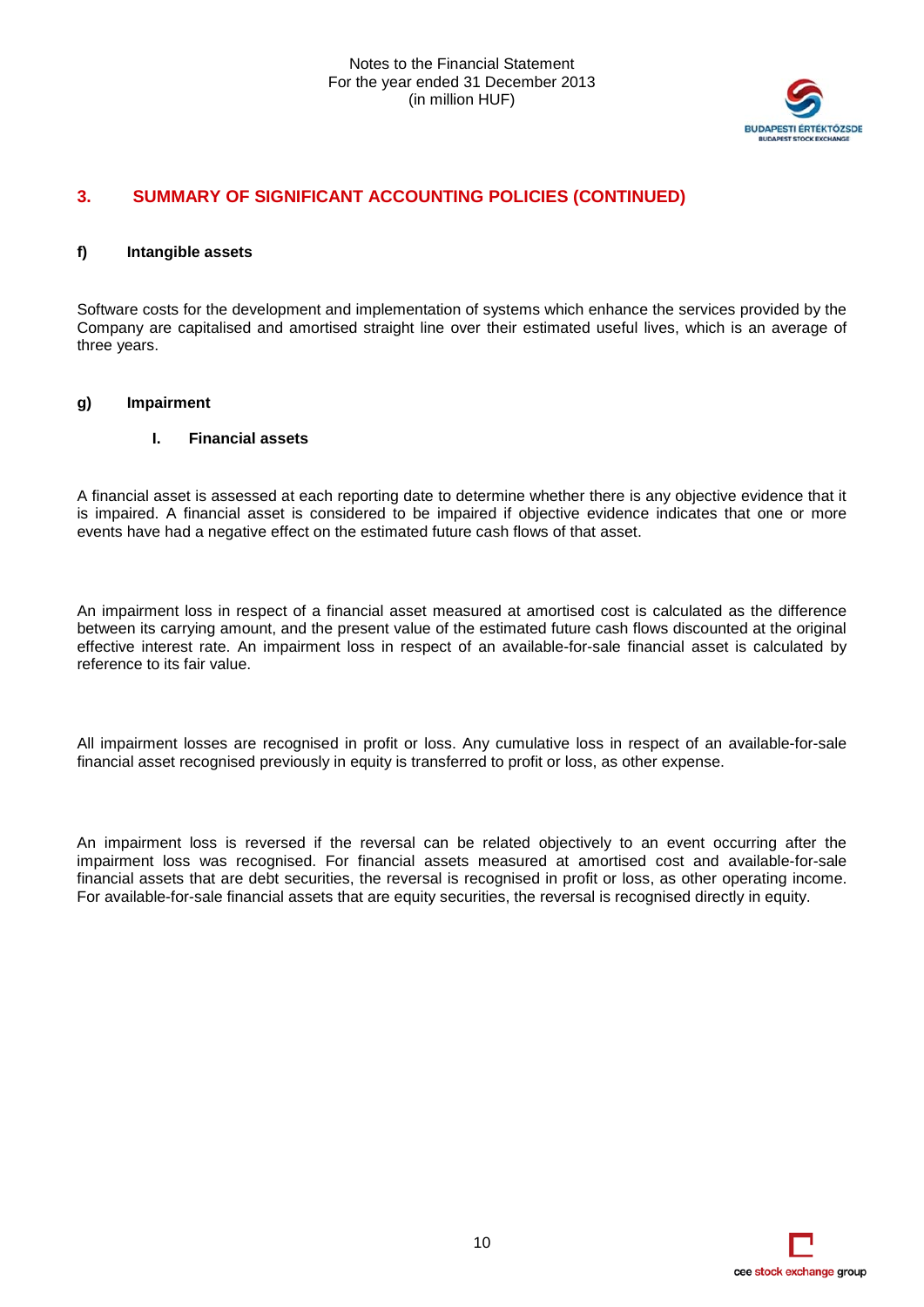

#### **II. Non-financial assets**

The carrying amounts of the Company's non-financial assets are reviewed at each reporting date to determine whether there is any indication of impairment. If any such indication exists, then the asset's recoverable amount is estimated. For goodwill and intangible assets that have indefinite lives or that are not yet available for use, the recoverable amount is estimated at each reporting date.

The recoverable amount of an asset is the greater of its value in use and its fair value less costs to sell. In assessing value in use, the estimated future cash flows are discounted to their present value using a pre-tax discount rate that reflects current market assessments of the time value of money and the risks specific to the asset.

An impairment loss is recognised if the carrying amount of an asset exceeds its estimated recoverable amount. Impairment losses are recognised in profit or loss, as other expense.

In respect of assets other than goodwill, impairment losses recognised in prior periods are assessed at each reporting date for any indications that the loss has decreased or no longer exists. An impairment loss is reversed if there has been a change in the estimates used to determine the recoverable amount. An impairment loss is reversed only to the extent that the asset's carrying amount does not exceed the carrying amount that would have been determined, net of depreciation or amortisation, if no impairment loss had been recognised.

#### **h) Employee benefits**

A defined contribution plan is a post-employment benefit plan under which an entity pays fixed contributions into a separate entity and will have no legal or constructive obligation to pay further amounts. Obligations for contributions to defined contribution pension plans are recognised as an expense in profit or loss when they are due.

Wages and salaries include contributions to defined contribution schemes, on the basis of the decision of the empoyees. There are no defined benefit schemes.

#### **i) Provisions**

A provision is recognised if, as a result of a past event, the Company has a present legal or constructive obligation that can be estimated reliably, and it is probable that an outflow of economic benefits will be required to settle the obligation. Provisions are determined by discounting the expected future cash flows at a pre-tax rate that reflects current market assessments of the time value of money and the risks specific to the liability.

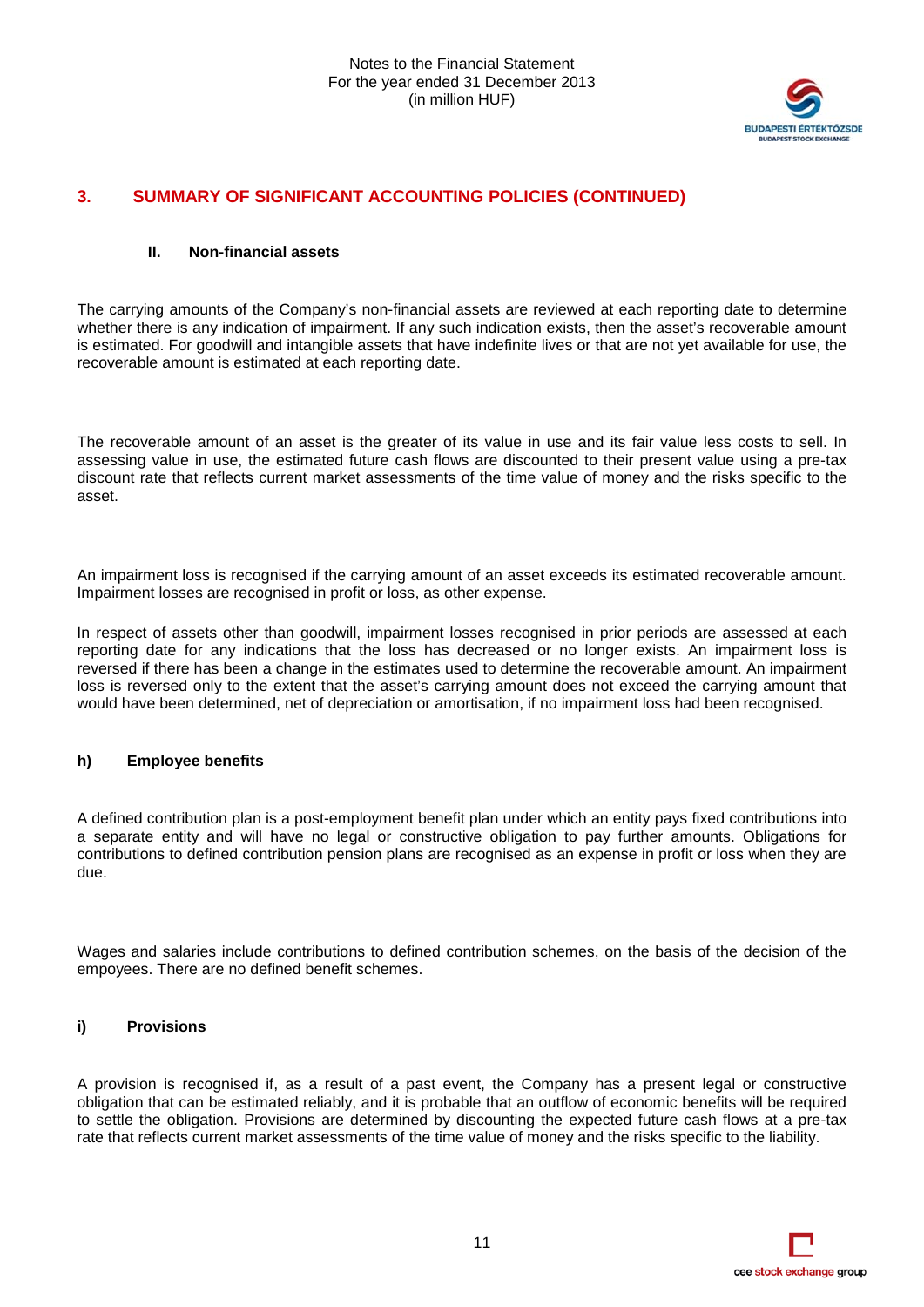

#### **j) Revenue**

Revenue is recognised to the extent that it is probable that the economic benefits will flow to the Company and the revenue can be reliably measured. Revenue from services rendered is recognised in profit or loss in proportion to the stage of completion of the transaction at the reporting date. The stage of completion is assessed by reference to surveys of work performed. The following specific recognition criteria must also be met before revenue is recognised:

- Annual fees are recognised straight line over the 12 month period to which the fee relates.
- Admission fees are recognised at the time of admission to trading.
- Data, transaction, information and exchange charges are recognised in the month in which the data is provided or the transaction is effected.

Operating revenue comprises membership and other fees receivable from stockbrokers together with fees receivable in respect of the listing, clearing, registration and trading of quoted securities and related services.

#### **k) Finance income**

Finance income comprises interest income on funds invested (including available-for-sale financial assets), dividend income, gains on the disposal of available-for-sale financial assets. Interest income is recognised as it accrues in profit or loss, using the effective interest method. Dividend income is recognised in profit or loss on the date that the Company's right to receive payment is established.

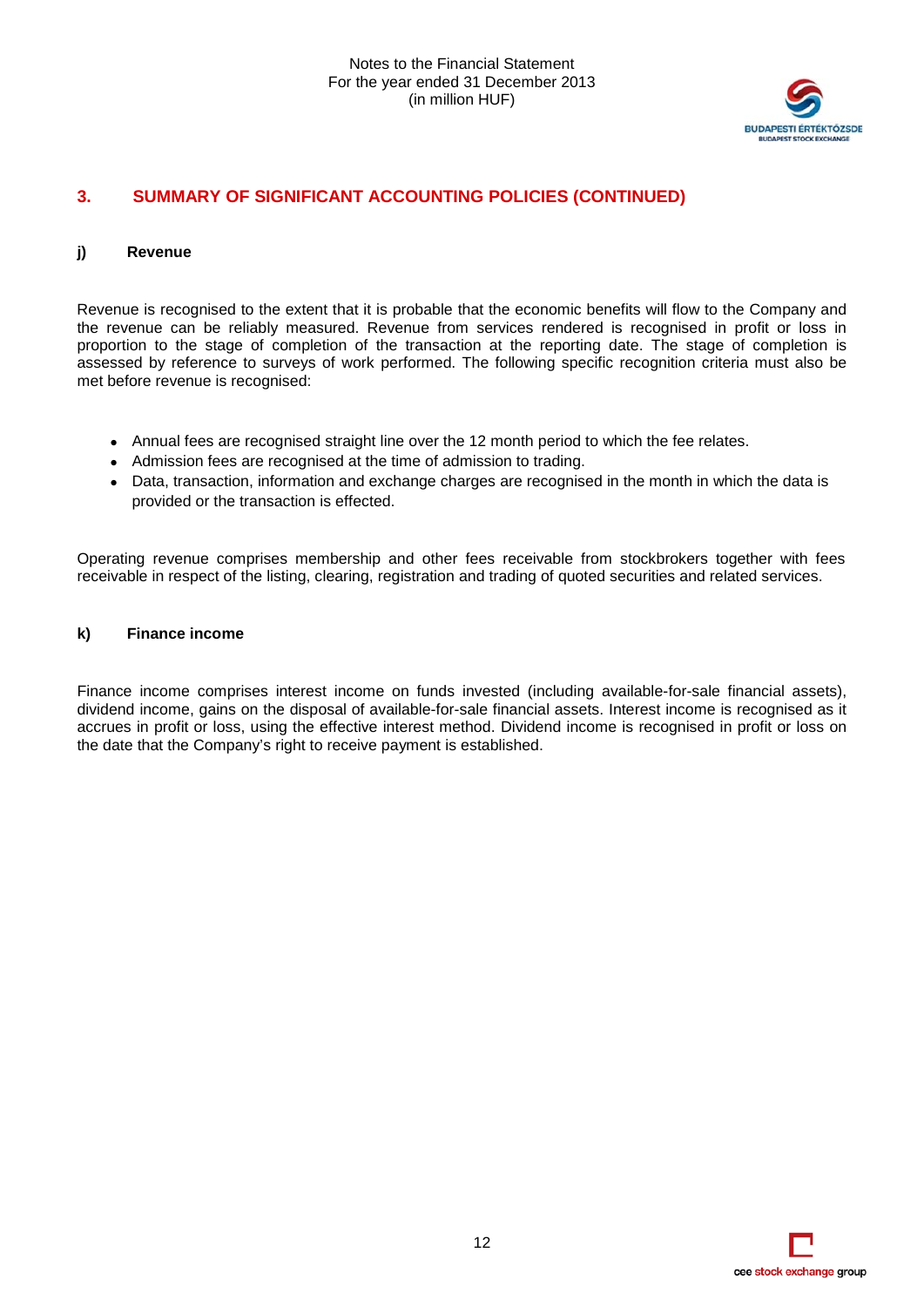

#### **l) Income tax**

Income tax expense comprises current and deferred tax. Income tax expense is recognised in profit or loss except to the extent that it relates to items recognised directly in equity, in which case it is recognised in equity.

Current tax is the expected tax payable on the taxable income for the year, using tax rates enacted or substantively enacted at the reporting date, and any adjustment to tax payable in respect of previous years.

Deferred tax is recognised using the balance sheet method, providing for temporary differences between the carrying amounts of assets and liabilities for financial reporting purposes and the amounts used for taxation purposes. Deferred tax is not recognised for the following temporary differences: the initial recognition of assets or liabilities in a transaction that is not a business combination and that affects neither accounting nor taxable profit, and differences relating to investments in subsidiaries and jointly controlled entities to the extent that it is probable that they will not reverse in the foreseeable future. In addition, deferred tax is not recognised for taxable temporary differences arising on the initial recognition of goodwill. Deferred tax is measured at the tax rates that are expected to be applied to the temporary differences when they reverse, based on the laws that have been enacted or substantively enacted by the reporting date. Deferred tax assets and liabilities are offset if there is a legally enforceable right to offset current tax liabilities and assets, and they relate to income taxes levied by the same tax authority on the same taxable entity, or on different tax entities, but they intend to settle current tax liabilities and assets on a net basis or their tax assets and liabilities will be realised simultaneously.

A deferred tax asset is recognised to the extent that it is probable that future taxable profits will be available against which the temporary difference can be utilised. Deferred tax assets are reviewed at each reporting date and are reduced to the extent that it is no longer probable that the related tax benefit will be realised.

#### **m) Events after the balance sheet date**

Events after the balance sheet date are those events, favourable and unfavourable, that occur between the balance sheet date and the date when the financial statements are authorised for issue. These events are adjusting and non-adjusting events according to IAS 10.

All adjusting events after balance sheet date have been taken into account in the preparation of the individual financial statements of the Company.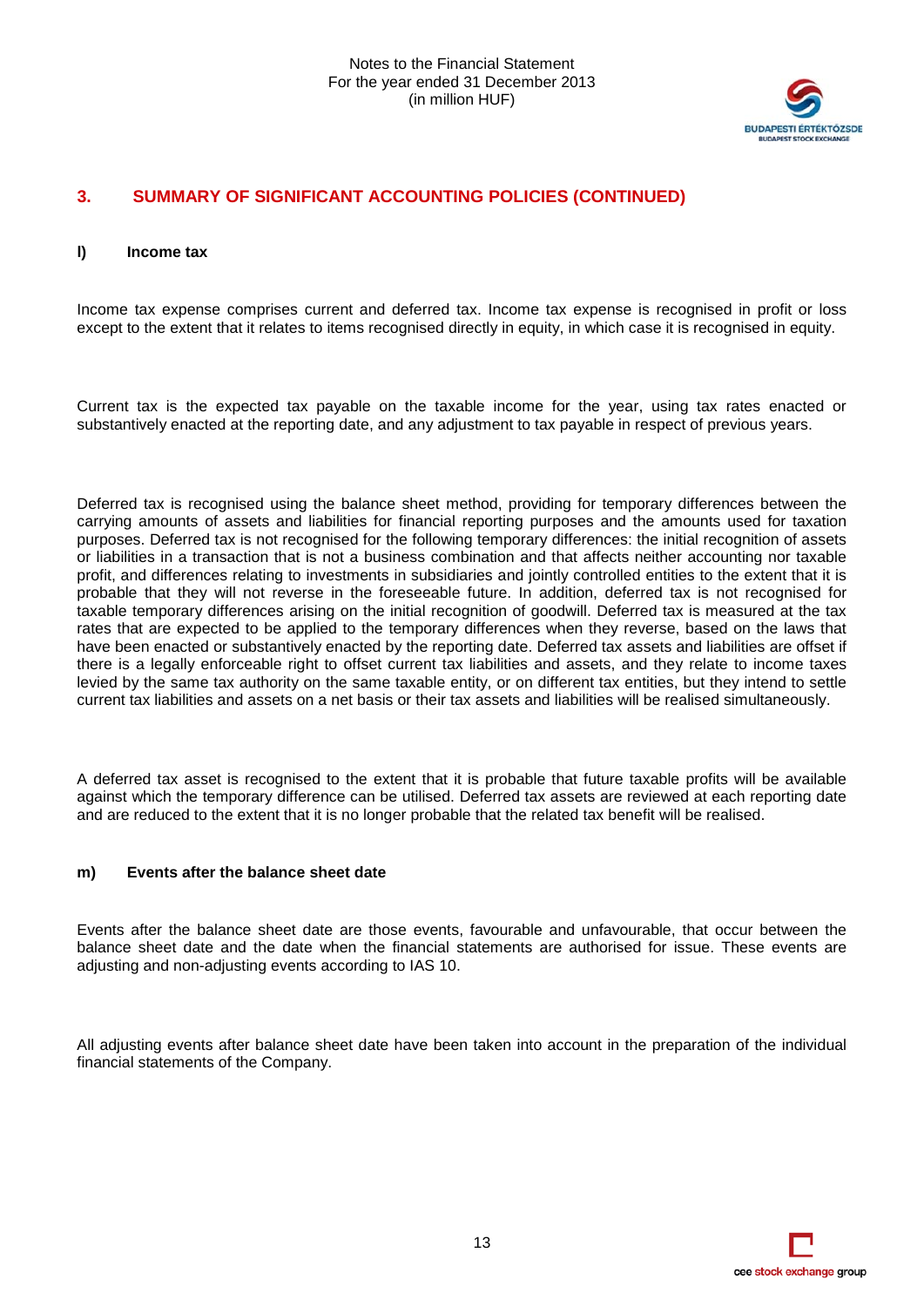

### **4. FINANCIAL RISK MANAGEMENT**

#### **a) Overview**

The Company has exposure to the following risks from its use of financial instruments:

- credit risk
- liquidity risk
- market risk.

This note presents information about the Company's exposure to each of the above risks, the Company's objectives, policies and processes for measuring and managing risk, and the Company's management of capital. Further disclosures are included throughout these individual financial statements.

The Board of Directors has overall responsibility for the establishment and oversight of the Company's risk management framework. The Board has established the risk management policies, which describes the responsibilities for developing and monitoring the Company's risk management policies.

The Company's risk management policies are established to identify and analyse the risks faced by the Company, to set appropriate risk limits and controls, and to monitor risks and adherence to limits. Risk management policies and systems are reviewed regularly to reflect changes in market conditions and the Company's activities. The Company, through its training and management standards and procedures, aims to develop a disciplined and constructive control environment in which all employees understand their roles and obligations.

#### **b) Credit risk**

Credit risk is the risk of financial loss to the Company if a customer or counterparty to a financial instrument fails to meet its contractual obligations, and arises principally from the Consumer's receivables from customers and investment securities.

The Company has no significant concentrations of credit risk. It has policies in place to ensure that sales are made to customers with an appropriate credit history. The Company has policies that limit the amount of credit exposure to any individual customer or financial institution other than the State. 95.5 % of the customers are risk free from the Company's point of view.

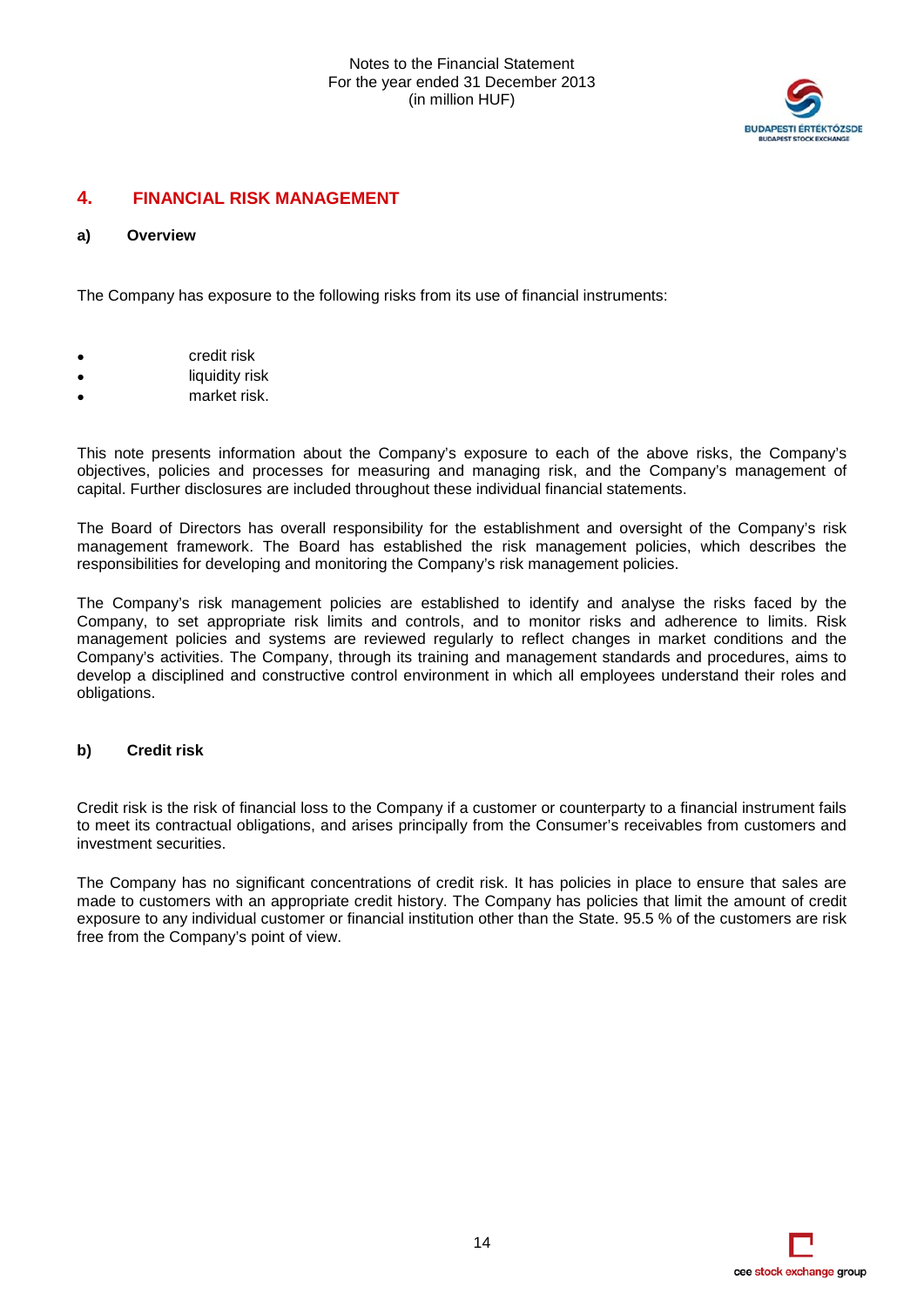

# **4. FINANCIAL RISK MANAGEMENT (CONTINUED)**

#### **c) Liquidity risk**

Liquidity risk is the risk that the Company will not be able to meet its financial obligations as they fall due. The Company's approach to managing liquidity is to ensure, as far as possible, that it will always have sufficient liquidity to meet its liabilities when due, under both normal and stressed conditions, without incurring unacceptable losses or risking damage to the Company's reputation.

Prudent liquidity risk management implies maintaining sufficient cash and marketable securities, the availability of funding through an adequate amount of committed credit facilities and the ability to close out market positions. Cash and available for sale security portfolio held by the Company are considered to be sufficient for liquidity management purposes.

In accordance with legal provisions, Company invests its free liquid assets as a deposit in the case of a period of less than a month, for a period of over a month it invests them in government securities or time deposits. The company's liquid assets are stable, and the Company believes its liquidity risk is low.

#### **d) Market risk**

Market risk is the risk that changes in market prices, such as foreign exchange rates, interest rates will affect the Company's income or the value of its holdings of financial instruments. The objective of market risk management is to manage and control market risk exposures within acceptable parameters, while optimising the return.

The Company operates domestically only and is not exposed to significant foreign exchange risk. The Company prices are set by internal rules as authorized by the Board or by the Members. Financial assets are not exposed to interest rate risk with the exception of the investments as disclosed in Note 14.

#### **e) Capital management**

The Company's policy is to maintain a strong capital base so as to maintain investor, creditor and market confidence and to sustain future development of the business. The Board of Directors monitors the return on capital. The Board of Directors also monitors the level of dividends to ordinary shareholders.

There were no changes in the Group's approach to capital management during the year.

The Company is not subject to externally imposed capital requirements, except for the minimal share capital that needs to be 500 MHUF.

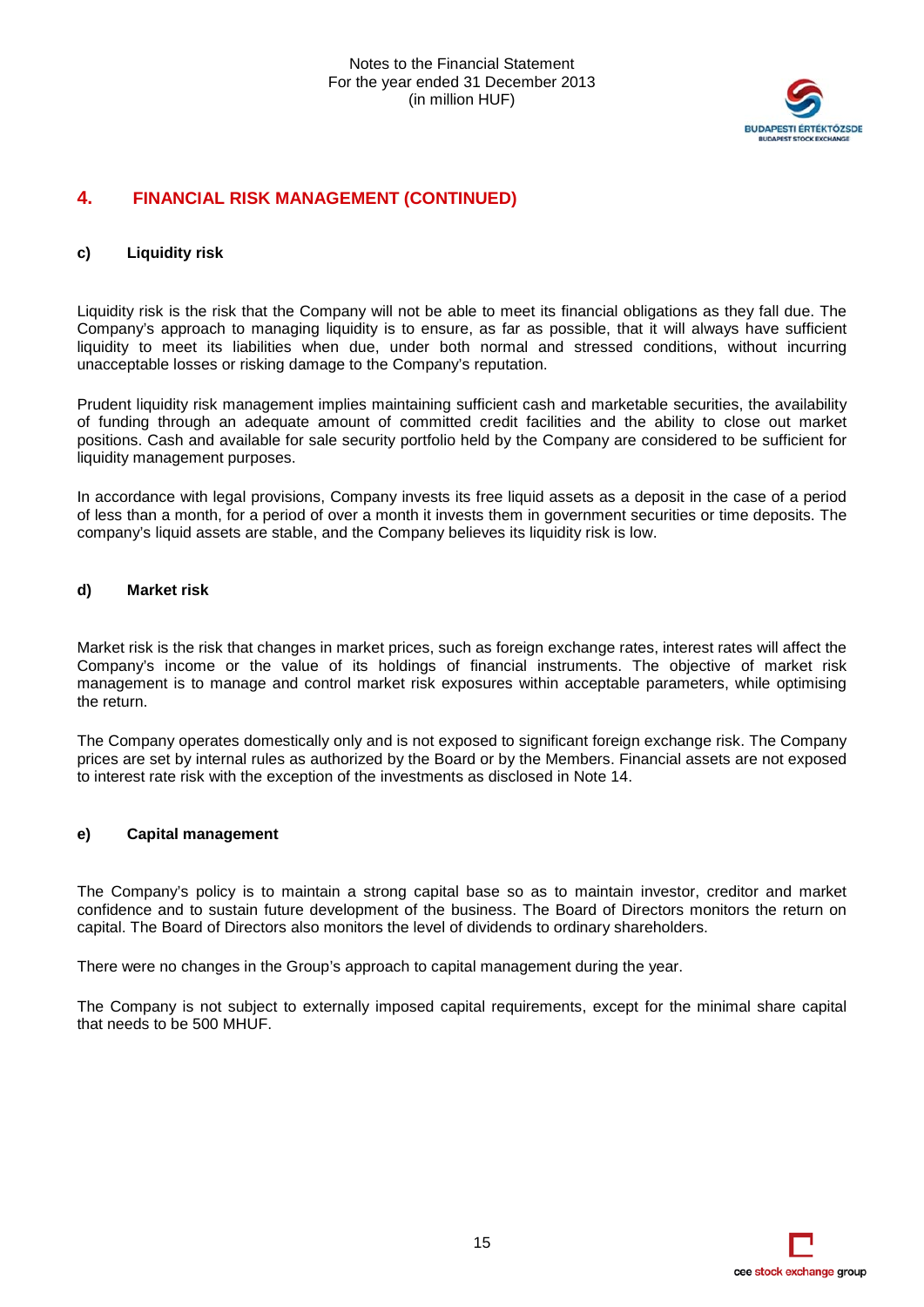

## **5. PRESENTATION OF FINANCIAL INSTRUMENTS**

#### **a) Interest rate sensitivity analysis for variable rate instruments**

A change of 100 basis points in interest rates at the reporting date would have increased (decreased) equity and profit or loss by the amounts shown below. This analysis assumes that all other variables (if any) remain constant. The analysis is performed on the same basis for 2012.

| <b>Effect in THUF</b>     | <b>Profit or loss</b>        |                               | <b>Equity</b>                |                                |
|---------------------------|------------------------------|-------------------------------|------------------------------|--------------------------------|
|                           | 100 <sub>bp</sub><br>increse | 100 <sub>bp</sub><br>decrease | 100 <sub>bp</sub><br>increse | 100 b <sub>p</sub><br>decrease |
| 31 December 2013          |                              |                               |                              |                                |
| Variable rate instruments | 800                          | 800                           | 800                          | 800                            |
| Interest rate sensitivity | 800                          | 800                           | 800                          | 800                            |
| 31 December 2012          |                              |                               |                              |                                |
| Variable rate instruments | 30                           | 30                            | 30                           | 30                             |
| Interest rate sensitivity | 30                           | 30                            | 30                           | 30                             |

#### **b) Foreign exchange sensitivity**

The Company operates domestically only and is not exposed to significant foreign exchange risk.

#### **c) Basis of determining fair value**

The following summarises the significant methods and assumptions used in estimating the fair values of financial instruments.

#### *Marketable securities available for sale*

The fair value of marketable securities available for sale is determined by reference to their quoted bid price at the reporting date.

#### *Other financial instruments*

The fair value of all other financial instruments is estimated to be equal to the carrying amount of these assets. These assets include cash, trade and other receivable and payables.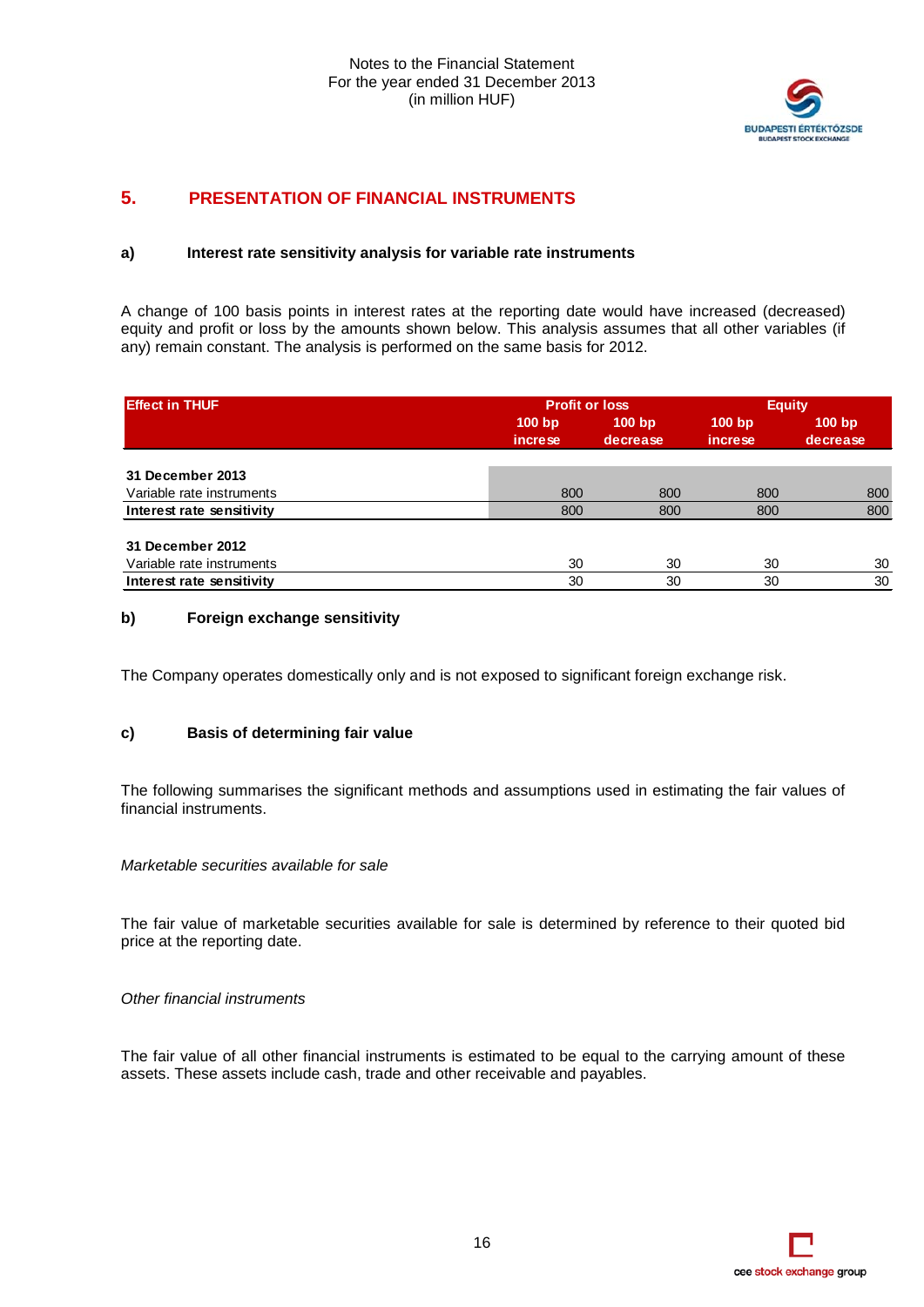

### **6. REVENUES**

|                                   | 2013<br><b>HUF million</b> | 2012<br><b>HUF million</b> |
|-----------------------------------|----------------------------|----------------------------|
| Revenues from trading fees        | 1 0 3 6                    | 1070                       |
| Revenues from listing fees        | 366                        | 392                        |
| Revenues from sale of information | 753                        | 814                        |
| Revenues from services purchased  | 126                        | 121                        |
|                                   |                            |                            |
| <b>Total</b>                      | 2 2 8 1                    | 2 3 9 7                    |

# **7. OPERATING EXPENSES**

|                                                     | <b>Notes</b> | 2013<br><b>HUF million</b> | 2012<br><b>HUF million</b> |
|-----------------------------------------------------|--------------|----------------------------|----------------------------|
|                                                     |              |                            |                            |
| Staff costs                                         | 8            | 714                        | 805                        |
| Banking tax                                         |              | 179                        | 179                        |
| Rental                                              |              | 140                        | 135                        |
| Services utilised                                   |              | 126                        | 121                        |
| Strategy development services                       |              | 123                        | 99                         |
| Non-deductible VAT                                  |              | 71                         | 65                         |
| Depreciation of property, equipment and intangibles | 11           | 50                         | 51                         |
| PR, marketing costs                                 |              | 39                         | 47                         |
| Local community business tax                        |              | 42                         | 43                         |
| Communication expenses                              |              | 32                         | 36                         |
| Material costs                                      |              | 27                         | 32                         |
| Maintenance costs                                   |              | 23                         | 26                         |
| Travelling expenses                                 |              | 8                          | 13                         |
| Licence fees                                        |              | 46                         | $\overline{7}$             |
| Other administration expenses                       |              | 124                        | 123                        |
|                                                     |              |                            |                            |
| <b>Total</b>                                        |              | 1744                       | 1782                       |

Other administration expenses include service expenses incurred in the normal course of the business.

From 2010 financial intermediaries are obliged to pay a banking tax, levied at 5.6% of their 2009 adjusted net revenue. The tax shall be charged against the pre tax income.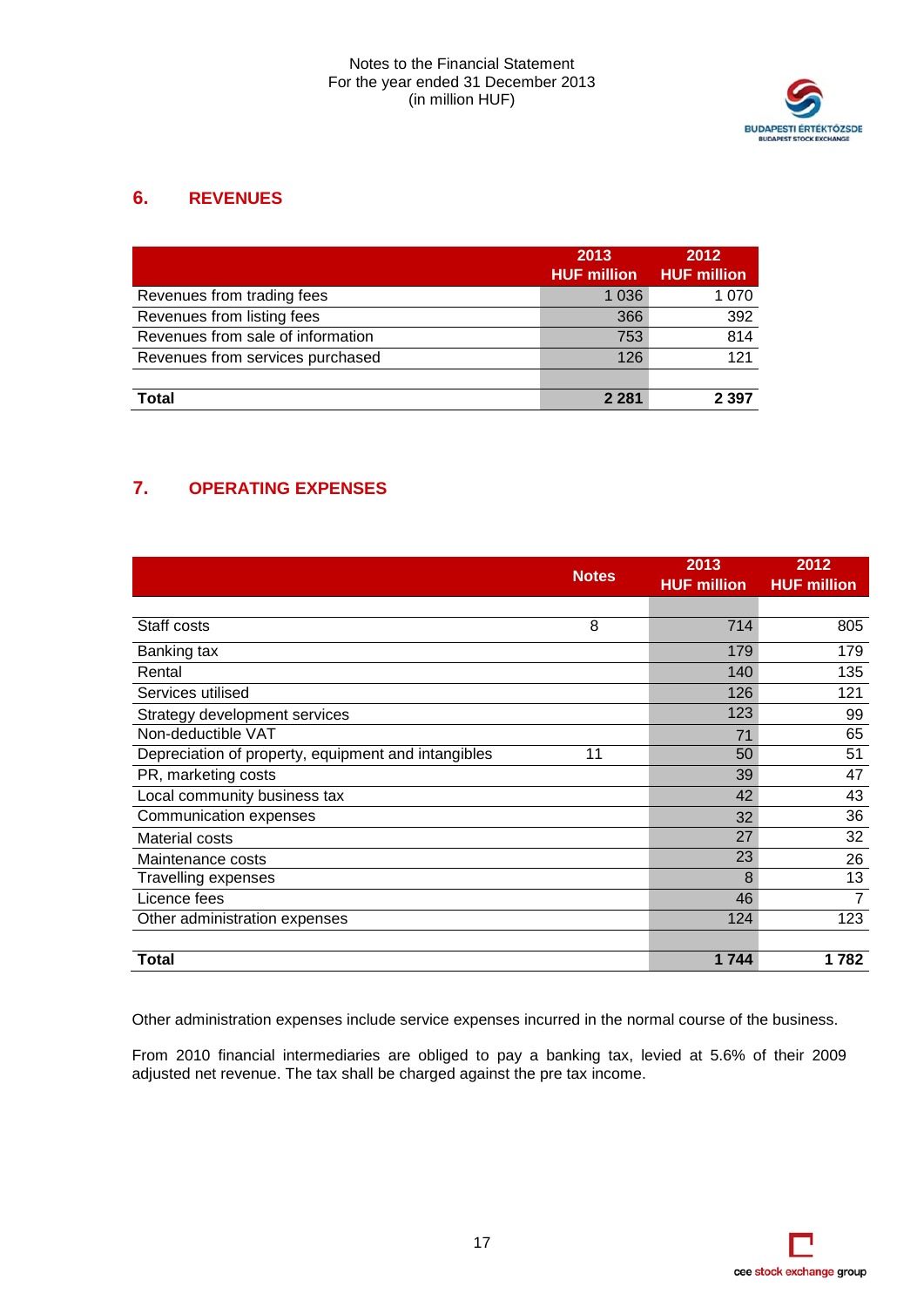

# **8. EMPLOYEE INFORMATION**

|                               | 2013<br><b>HUF million</b> | 2012<br><b>HUF million</b> |
|-------------------------------|----------------------------|----------------------------|
|                               |                            |                            |
| Wages and salaries            | 523                        | 583                        |
| Social security costs         | 166                        | 193                        |
| Other personnel type expenses | 25                         | 29                         |
|                               |                            |                            |
| <b>Total</b>                  | 714                        | 805                        |

The average number of employees during the year was 53 (2012: 57).

## **9. FINANCIAL INCOME**

|                            | 2013<br><b>HUF million</b> | 2012<br><b>HUF million</b> |
|----------------------------|----------------------------|----------------------------|
|                            |                            |                            |
| Interest income from banks | 18                         | 32                         |
| Foreign currency gains     |                            |                            |
| Other financial income     |                            |                            |
|                            |                            |                            |
| <b>Total</b>               | 34                         |                            |

# **10. TAXATION**

|                                      | 2013<br><b>HUF million</b> | 2012<br><b>HUF million</b> |
|--------------------------------------|----------------------------|----------------------------|
|                                      |                            |                            |
| <b>Current tax espense</b>           |                            |                            |
| Corporate tax                        | 60                         | 63                         |
|                                      | 60                         | 63                         |
|                                      |                            |                            |
| Deferred tax expense/reversal        |                            |                            |
| Origination of temporary differences | 170                        | 335                        |
|                                      | 170                        | 335                        |
|                                      |                            |                            |
| Total income tax expense             | 230                        | 398                        |

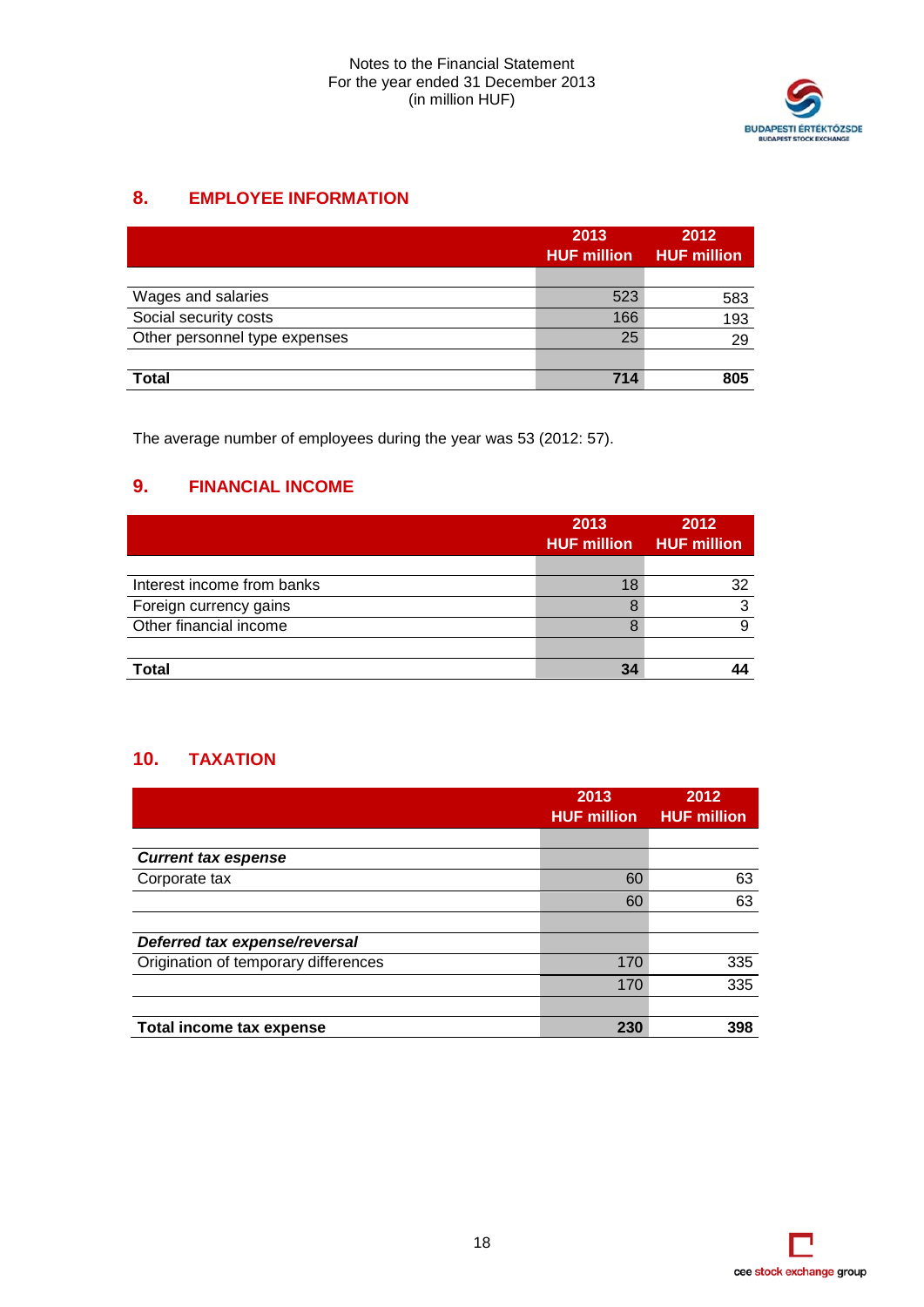

# **10. TAXATION (CONTINUED)**

Tax rates are as follows: 10% corporate tax rate applies to a tax base up to HUF 500 million, 19% rate applies to a base exceeding this threshold. This is applicable to the Company from the 1 July, 2010.

The reconciliation between the average effective tax rate and the applicable tax rate is as follows:

|                                    |                                     | 2013    |               | 2012               |  |
|------------------------------------|-------------------------------------|---------|---------------|--------------------|--|
|                                    | <b>HUF million</b><br>$\frac{9}{6}$ |         | $\frac{9}{6}$ | <b>HUF million</b> |  |
|                                    |                                     |         |               |                    |  |
| Net profit before taxation         |                                     | 1 5 1 8 |               | 2 4 0 6            |  |
|                                    |                                     |         |               |                    |  |
| Applicable tax rate                | 16,0%                               | 243     | 17,1%         | 412                |  |
| Tax effect of                      |                                     |         |               |                    |  |
| - miscellaneous items              | $-0,9%$                             | $-13$   | $-0,6%$       | -14                |  |
|                                    |                                     |         |               |                    |  |
| Total income tax expense / benefit | 15,2%                               | 230     | 16,5%         | 398                |  |

The provision for deferred taxation (liability) for the year is analyzed as follows:

|                                  | 2013<br><b>HUF million</b> | 2012<br><b>HUF million</b> |
|----------------------------------|----------------------------|----------------------------|
| At beginning of the year         | 1 1 6 3                    | 828                        |
| Debited/(Credited) in net profit | 170                        | 335                        |
|                                  |                            |                            |
| At end of the year               | 1 3 3 3                    | 1 1 6 3                    |

Deferred income taxes are calculated on all temporary differences under the balance sheet liability method using a tax rate of 19%. The balance at 31 December 2013 mainly represents the untaxed gain of investments in associated companies.

There are no unrecognized tax assets or liabilities.

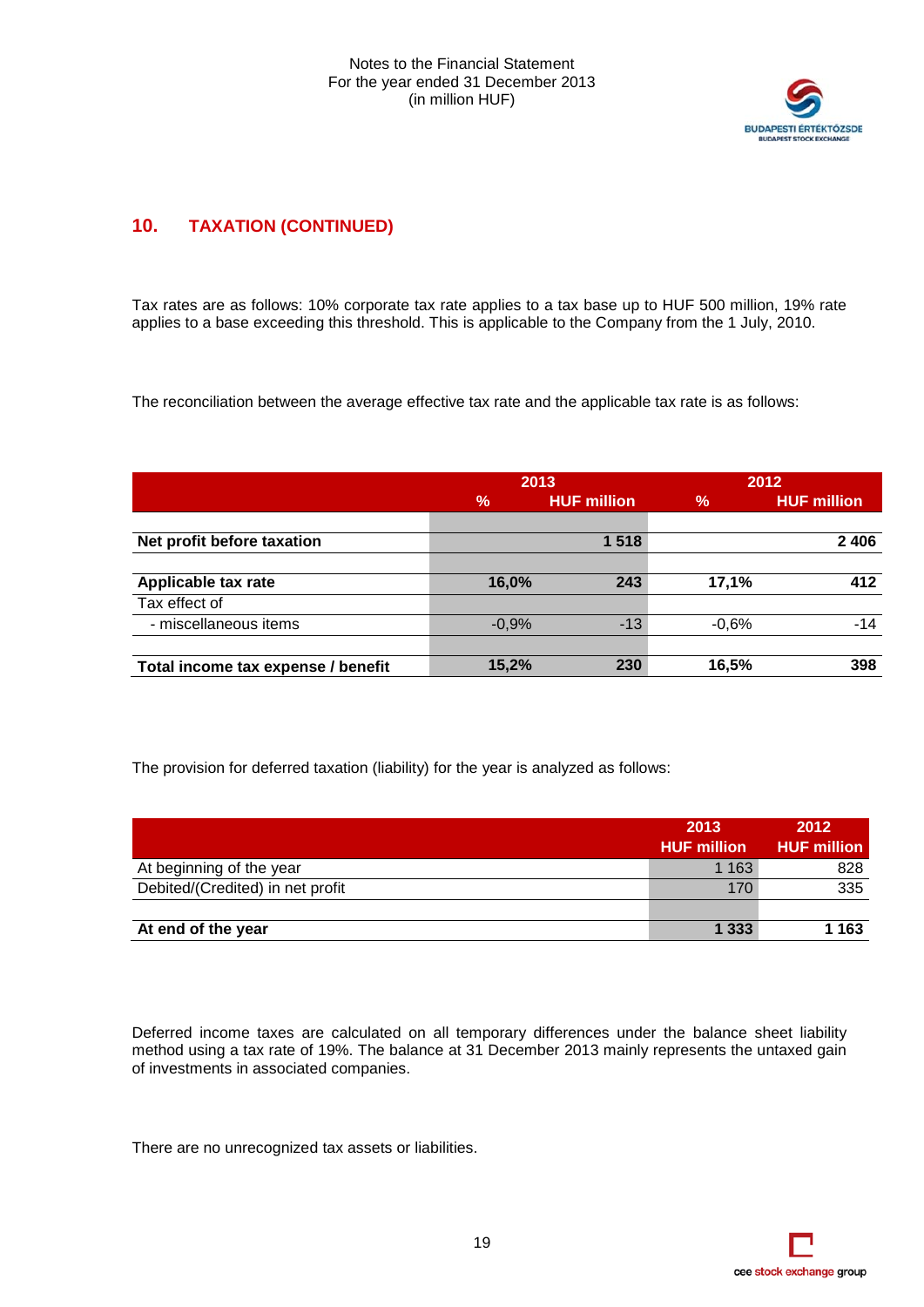

# **11. PROPERTY, EQUIPMENT AND INTANGIBLE ASSETS**

| 2013                      | <b>Computer</b><br>softwares and<br>other<br>intangible<br>assets | Leasehold<br>premises and<br>related<br>expenditure | <b>IT</b> equipment | <b>Office furniture</b><br>fixtures and<br>other<br>equipment | <b>Motor vehicles</b> | <b>Total</b> |
|---------------------------|-------------------------------------------------------------------|-----------------------------------------------------|---------------------|---------------------------------------------------------------|-----------------------|--------------|
|                           |                                                                   |                                                     |                     | <b>HUF million</b>                                            |                       |              |
| Cost                      |                                                                   |                                                     |                     |                                                               |                       |              |
| January 2013              | 1 1 6 2                                                           | 41                                                  | 263                 | 174                                                           | 35                    | 1 675        |
| Additions                 | 16                                                                | 2                                                   | 20                  | $\overline{2}$                                                | 7                     | 47           |
| Disposals and charge offs |                                                                   | $-2$                                                | $-26$               | $-5$                                                          | $-23$                 | $-56$        |
| 31 December 2013          | 1 1 7 8                                                           | 41                                                  | 257                 | 171                                                           | 19                    | 1 666        |
| Depreciation              |                                                                   |                                                     |                     |                                                               |                       |              |
| 1 January 2013            | 1 0 2 0                                                           | 41                                                  | 221                 | 154                                                           | 18                    | 1 4 5 4      |
| Charge for the year       | 15                                                                |                                                     | 22                  | 9                                                             | $\overline{2}$        | 49           |
| Eliminated on disposals   |                                                                   | $-2$                                                | $-26$               | $-5$                                                          | $-16$                 | $-49$        |
| 31 December 2013          | 1 0 3 5                                                           | 40                                                  | 217                 | 158                                                           | 4                     | 1 4 5 4      |
| Net book value            |                                                                   |                                                     |                     |                                                               |                       |              |
| 1 January 2013            | 142                                                               | 0                                                   | 42                  | 20                                                            | 17                    | 221          |
| 31 December 2013          | 143                                                               |                                                     | 40                  | 13                                                            | 15                    | 212          |
|                           |                                                                   |                                                     |                     |                                                               |                       |              |

| 2012                       | <b>Computer</b><br>softwares and<br>other<br>intangible<br>assets | Leasehold<br>premises and<br>related<br>expenditure | <b>IT equipment</b> | <b>Office furniture</b><br>fixtures and<br>other<br>equipment | <b>Motor vehicles</b> | <b>Total</b> |
|----------------------------|-------------------------------------------------------------------|-----------------------------------------------------|---------------------|---------------------------------------------------------------|-----------------------|--------------|
| Cost                       |                                                                   |                                                     |                     | <b>HUF million</b>                                            |                       |              |
| 1 January 2012             | 1 1 2 8                                                           | 41                                                  | 246                 | 166                                                           | 30                    | 1611         |
| Additions                  | 34                                                                |                                                     | 23                  | 8                                                             | 12                    | 77           |
| Disposals and charge offs  |                                                                   |                                                     | -6                  |                                                               | $-7$                  | $-13$        |
| 31 December 2012           | 1 1 6 2                                                           | 41                                                  | 263                 | 174                                                           | 35                    | 1 675        |
| <b>Depreciation charge</b> |                                                                   |                                                     |                     |                                                               |                       |              |
| 1 January 2012             | 1 0 0 3                                                           | 38                                                  | 212                 | 142                                                           | 20                    | 1 4 1 5      |
| Charge for the year        | 17                                                                | 3                                                   | 15                  | 12                                                            | 4                     | 51           |
| Eliminated on disposals    |                                                                   |                                                     | -6                  |                                                               | -6                    | $-12$        |
| 31 December 2012           | 1 0 2 0                                                           | 41                                                  | 221                 | 154                                                           | 18                    | 1 4 5 4      |
| Net book value             |                                                                   |                                                     |                     |                                                               |                       |              |
| 1 January 2012             | 125                                                               | 3                                                   | 34                  | 24                                                            | 10                    | 196          |
| 31 December 2012           | 142                                                               | 0                                                   | 42                  | 20                                                            | 17                    | 221          |

There are no restrictions on title, and no property, plant and equipment is pledged as security for liabilities.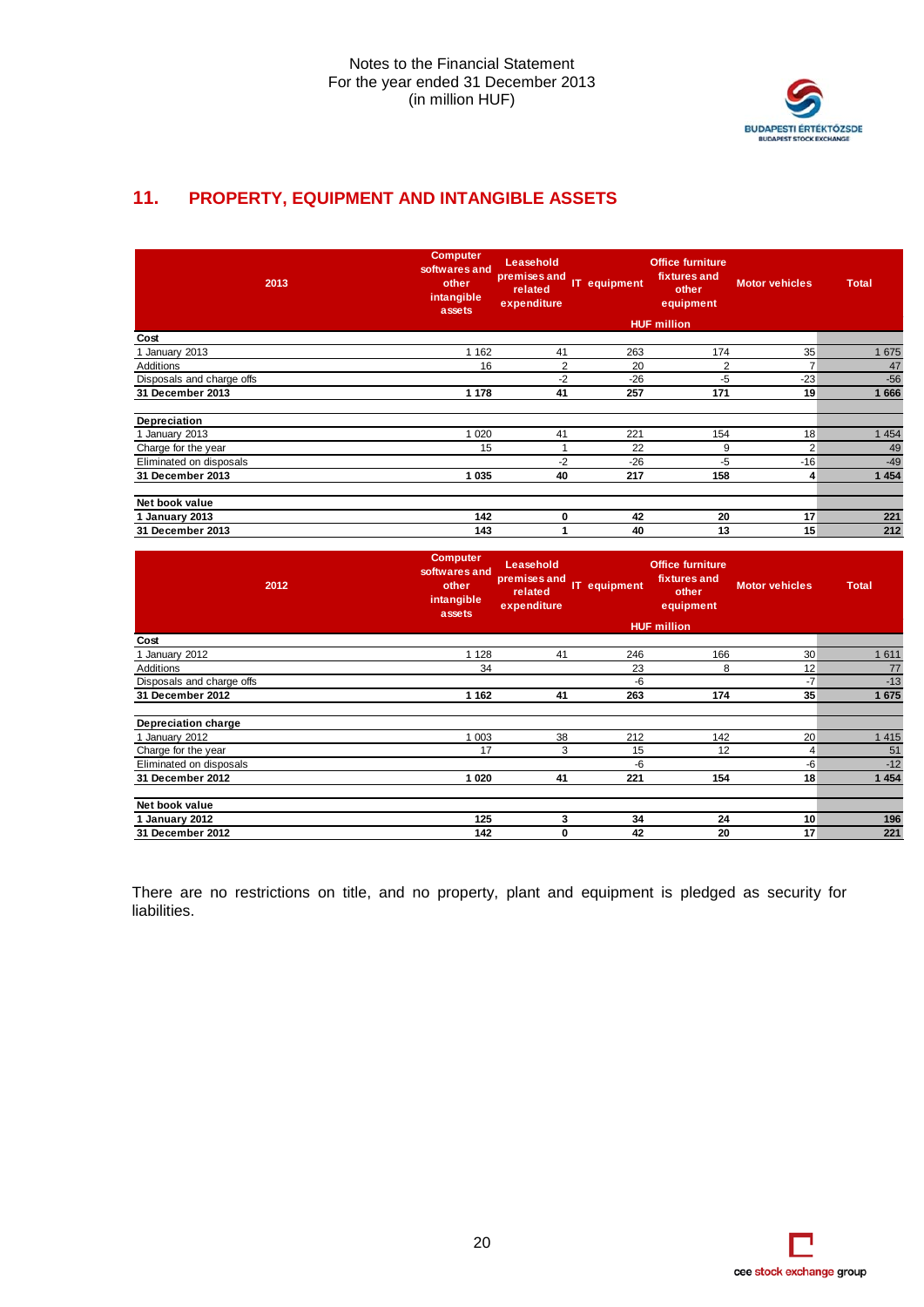

### **12. INVESTMENTS**

#### *12.a. INVESTMENTS IN ASSOCIATED COMPANY*

The Company holds an investment of 46.7% (2012: 46.7%) in KELER and an investment of 0.13% (2012: 11.9%) in KELER CCP. KELER CCP was established in 2008 for the purpose of providing risk management services on the market.

|                                    | 2013<br><b>HUF million</b> HUF million | 2012   |
|------------------------------------|----------------------------------------|--------|
| <b>Opening balance</b>             | 11 169                                 | 9473   |
| Share of post acquisition reserves | 955                                    | 1765   |
| <b>Closing balance</b>             | 12 1 24                                | 11 169 |

The financial year for KELER is 31 December. The aggregated IFRS consolidated financial information of KELER is as follows:

|                            | 2013               | 2012               |
|----------------------------|--------------------|--------------------|
|                            | <b>HUF million</b> | <b>HUF million</b> |
| Assets                     | 185 055            | 153 158            |
| Liabilities                | 159 075            | 129 112            |
| Total shareholders' equity | 25 980             | 24 046             |
| Revenues                   | 11 299             | 16 357             |
| Net profit for the year    | 2 0 9 1            | 3783               |

#### *12.b. OTHER INVESTMENTS*

The Company holds an investment of 0.13% (2013: 11.9%) in KELER CCP. KELER CCP was established in 2008 for the purpose of providing risk management services on the market. KELER CCP is recognized as other investment and valued at fair value.

|                                           | 2013<br><b>HUF million HUF million</b> | 2012 |
|-------------------------------------------|----------------------------------------|------|
| KELER CCP recognised in Other investments |                                        |      |
| <b>Closing balance</b>                    |                                        |      |

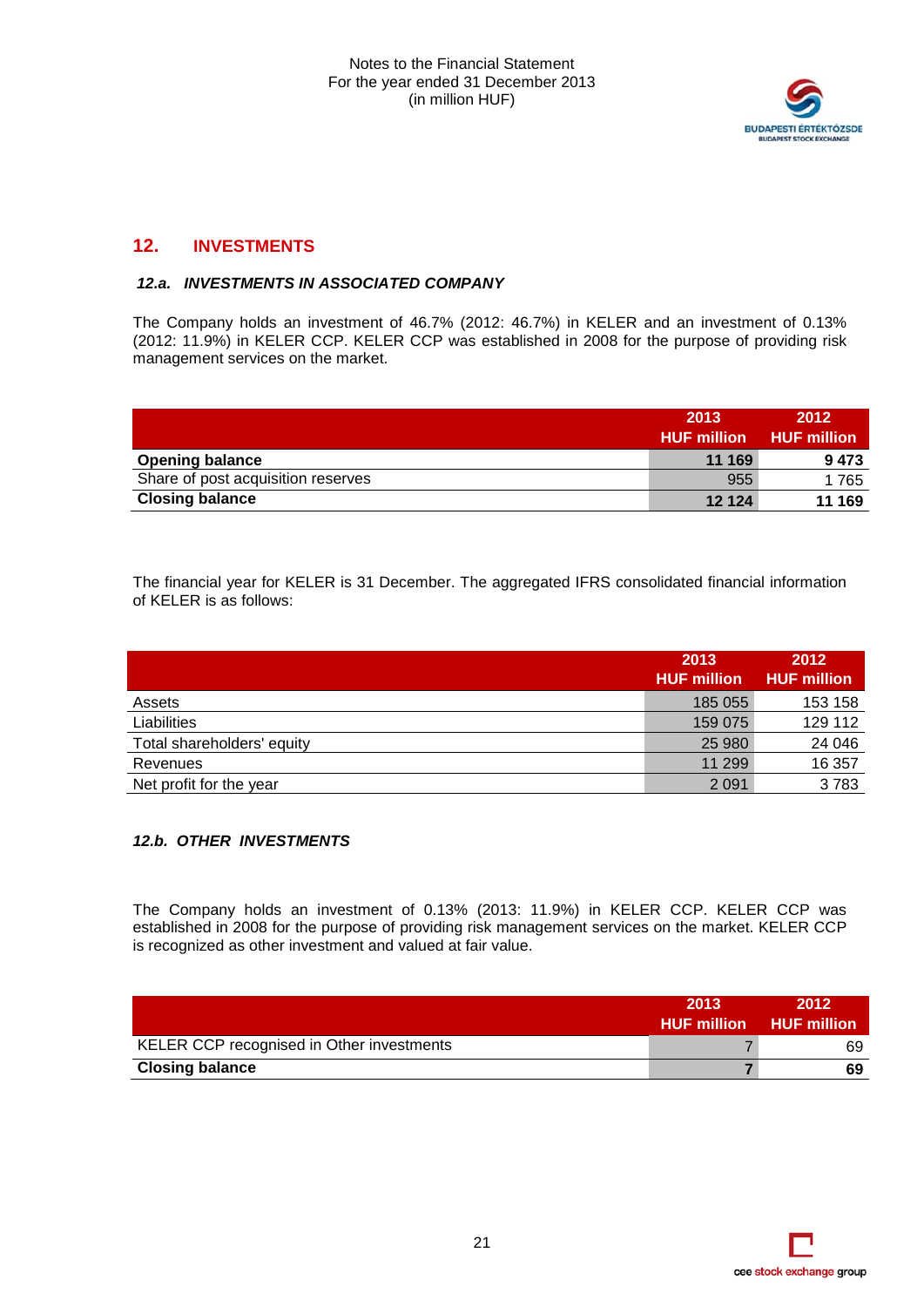

# **13. TRADE AND OTHER RECEIVABLES**

|                                | 2013<br><b>HUF million HUF million</b> | 2012 |
|--------------------------------|----------------------------------------|------|
|                                |                                        |      |
| Fees receivable                | 337                                    | 444  |
| Prepayments and accrued income | 240                                    | 194  |
| Other assets                   | 19                                     | 13   |
|                                |                                        |      |
| <b>Total</b>                   | 596                                    | 651  |

# **14. CASH AT BANK AND IN HAND**

|                              | 2013<br><b>HUF million</b> HUF million | 2012 |
|------------------------------|----------------------------------------|------|
|                              |                                        |      |
| Deposit and current accounts |                                        | 78   |
| Short term bank deposits     | 650                                    | 436  |
| <b>Total</b>                 | 667                                    | 514  |

# **15. SHARE CAPITAL**

The Company's authorised, issued, called up and fully paid share capital comprises 5,413,481 (2012: 5,413,481) ordinary shares with par value of HUF 100. All shares rank pari passu in the event of a winding up. The share capital represents shares held by the following shareholders:

|                                          | 2013<br>% | 2012<br>℅ |
|------------------------------------------|-----------|-----------|
| CEESEG AG.                               | 50,5%     | 50,5%     |
| ÖSTERREICHISCHE KONTROLLBANK AG.         | 18,3%     | 18,3%     |
| Hungarian National Bank                  | 6,9%      | 6,9%      |
| CONCORDE Értékpapír Zrt.                 | 4,2%      | 4,2%      |
| KBC Securities Mo. Fióktelepe            | 5,2%      | 5,2%      |
| <b>URBANA Corporation</b>                | 3,1%      | 3,1%      |
| ING Bank Zrt.                            | 2,3%      | 2,3%      |
| OTP Bank Nyrt.                           | 2,7%      | 2,7%      |
| <b>MOL</b>                               | 2,2%      | 2,2%      |
| Others (all under 2% share individually) | 4,6%      | 4,6%      |
| <b>Total</b>                             | 100,0%    | 100,0%    |

The holders of ordinary shares are entitled to receive dividends as declared from time to time and are entitled to one vote per share at shareholders' meetings of the Company.

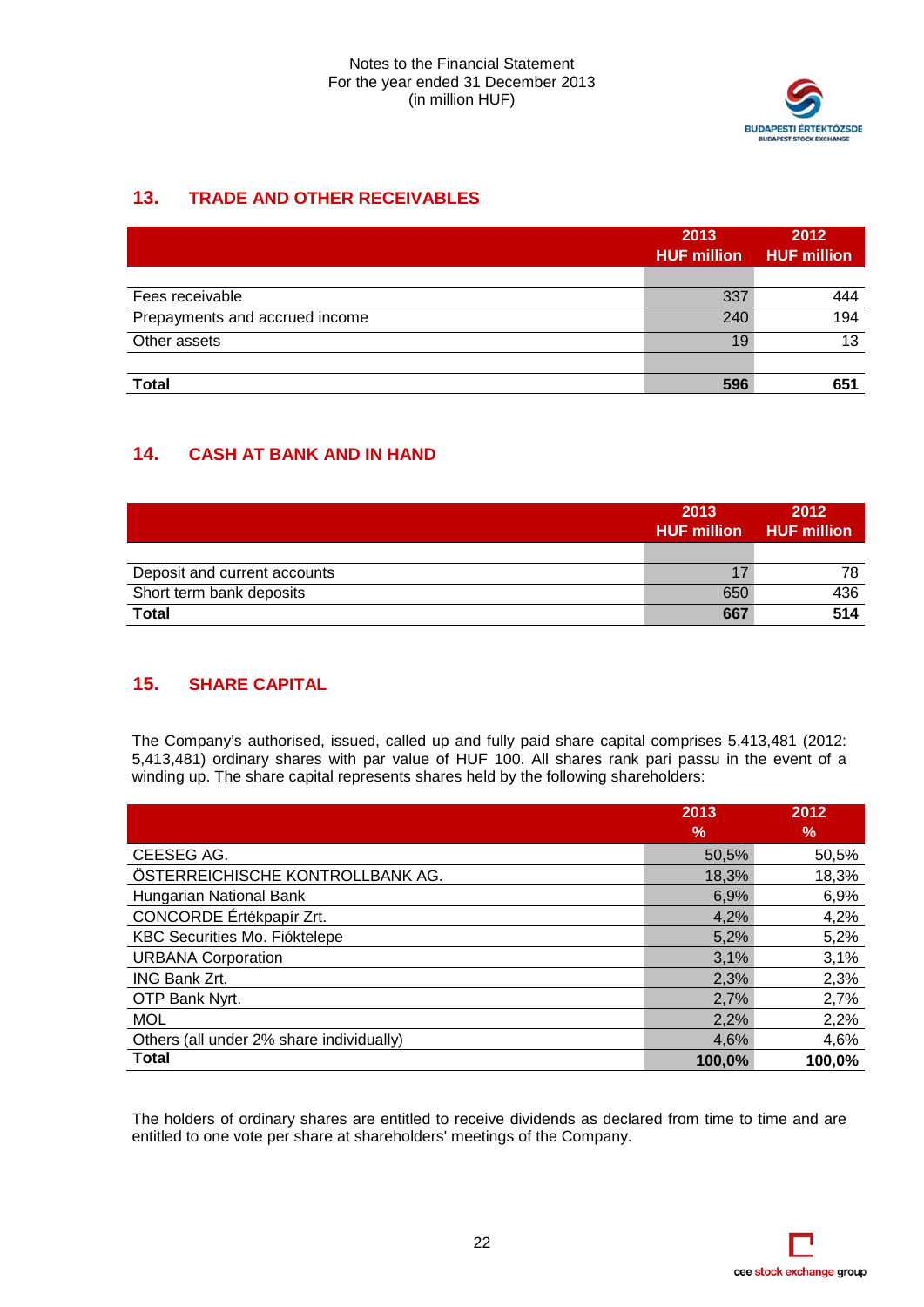

### **16. RESERVES**

#### *Capital reserve:*

The balance on this reserve represents share premium and recognized mark to market valuation of certain assets at the transformation of the exchange in 2002.

#### *Revaluation reserve:*

The balance on this reserve represents unrealised gains, net of losses, arising from the revaluation at fair value of financial assets classified as "available-for-sale", net of deferred taxation. The revaluation reserve amounted to nil (2012: nil).

### **17. TRADE AND OTHER CREDITORS**

|                                   | 2013<br><b>HUF million HUF million</b> | 2012 |
|-----------------------------------|----------------------------------------|------|
|                                   |                                        |      |
| Accruals, prepaid listing fees    | 398                                    | 316  |
| Accued saleries and bonuses       | 59                                     | 40   |
| Taxes and social security payable | 64                                     | 64   |
| Trade and other creditors         | 37                                     | 26   |
| <b>Total</b>                      | 558                                    | 446  |

### **18. Related party information**

|                         | <b>Management</b>  |      |      | <b>Shareholders with</b><br>significant influence |
|-------------------------|--------------------|------|------|---------------------------------------------------|
|                         | 2013               | 2012 | 2013 | 2012                                              |
|                         | <b>HUF million</b> |      |      |                                                   |
| <b>INCOME STATEMENT</b> |                    |      |      |                                                   |
| Income                  |                    |      |      |                                                   |
| Expense                 | 298                | 398  |      | 18                                                |

Management includes members of the Board of Directors and the members of the Supervisory Board. Shareholders with significant influence include CEESEG AG.

### **19. EVENTS AFTER BALANCE SHEET DAY**

A dividend payment in the amount of 563 MHUF is recommended by the Board of Directors to the approval of the shareholders at the annual general meeting of the Company on 27 May 2014.